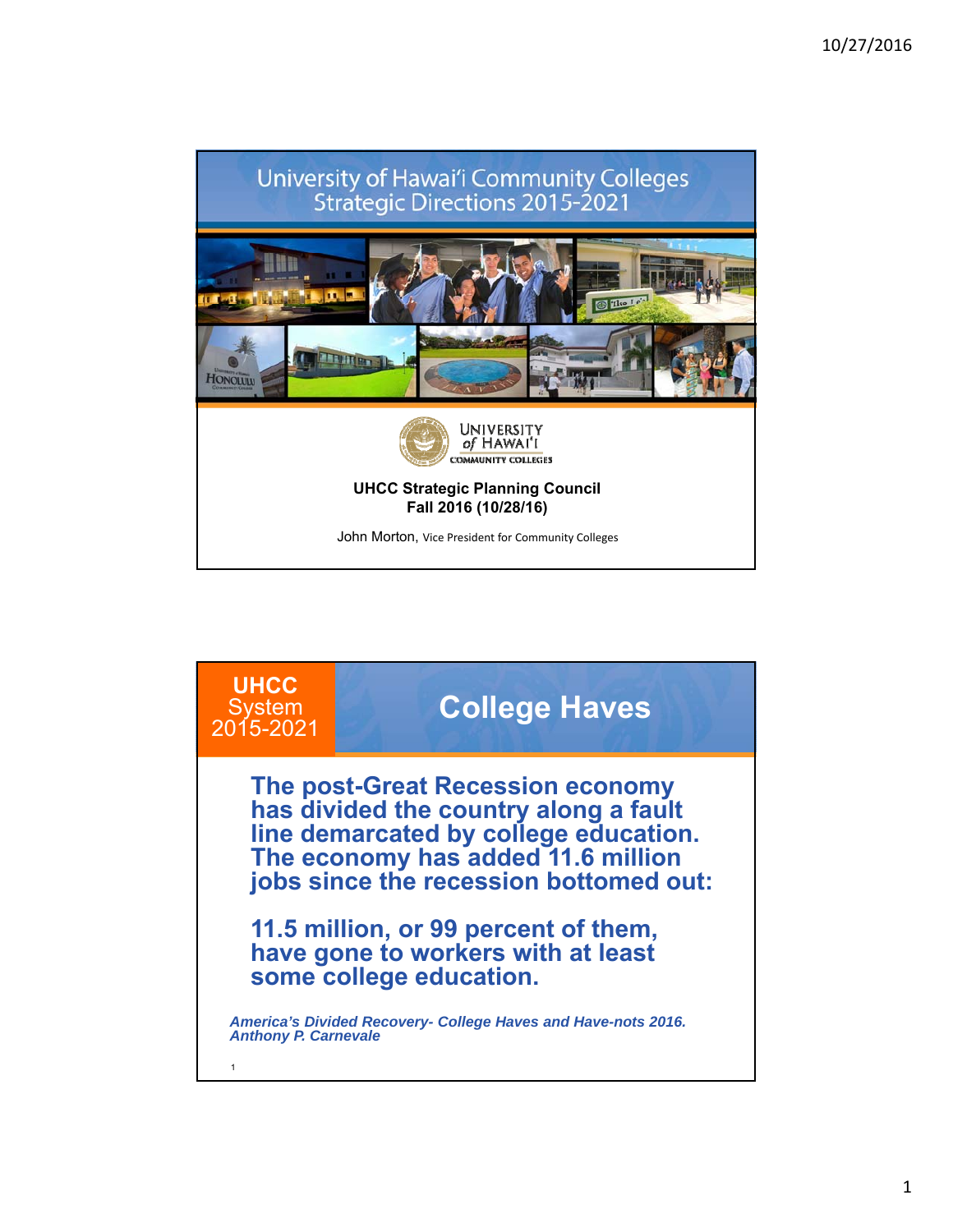#### **UHCC System** 2015-2021

 $\overline{2}$ 

### **College Have-Nots**

**Workers with a high school diploma or less have recovered only 1 percent of those job losses over the past six years and saw no growth among well-paying jobs (\$53,000 per year) with benefits such as health insurance and retirement plans.**

*America's Divided Recovery- College Haves and Have-nots 2016. Anthony P. Carnevale*

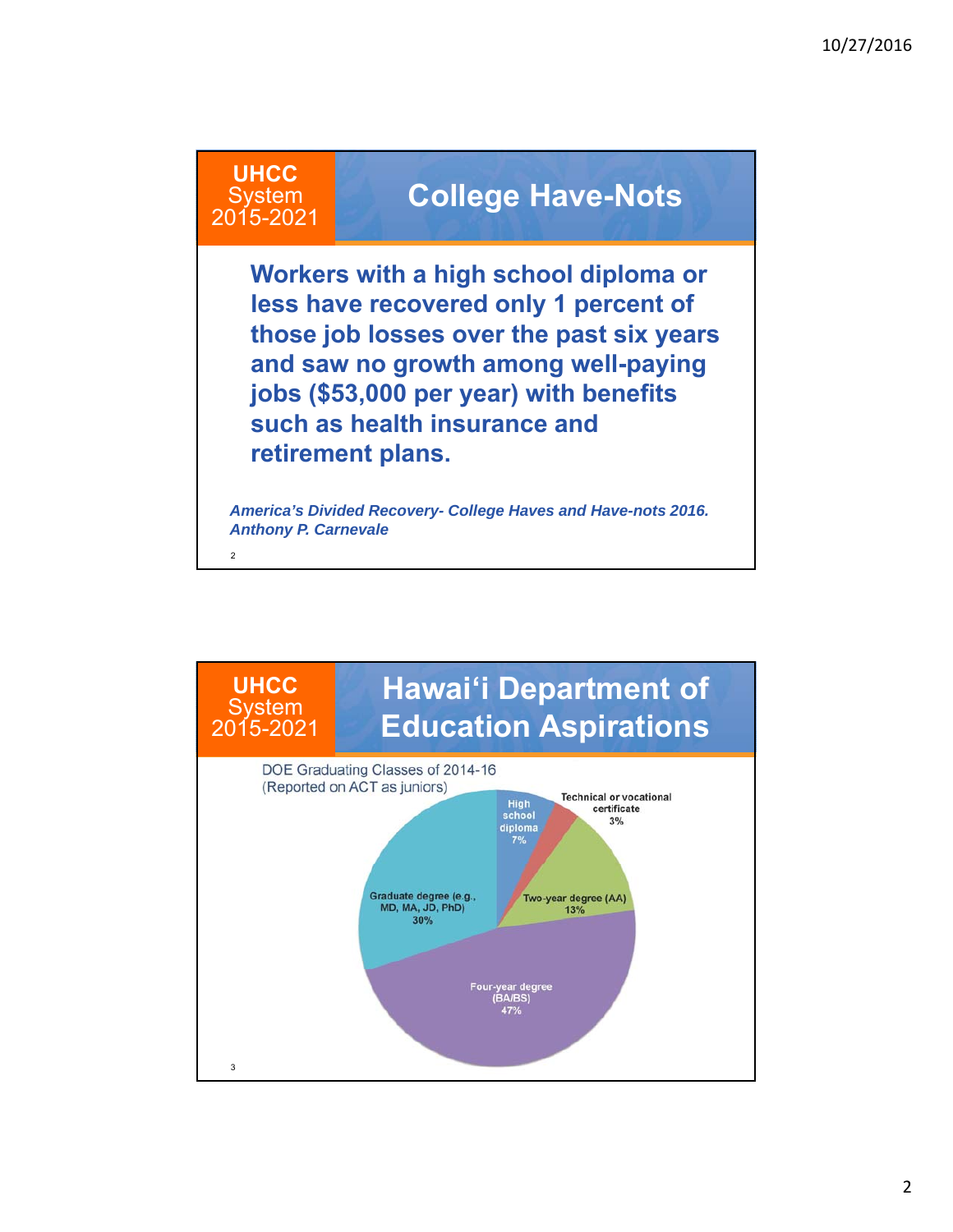### 4 **From Aspirations to Realizations UHCC System** 2015-2021 **Jarnell Haukoloa** Graduated with honors from Windward Community College in May 2015. She was selected as the student commencement speaker at the graduation ceremony.

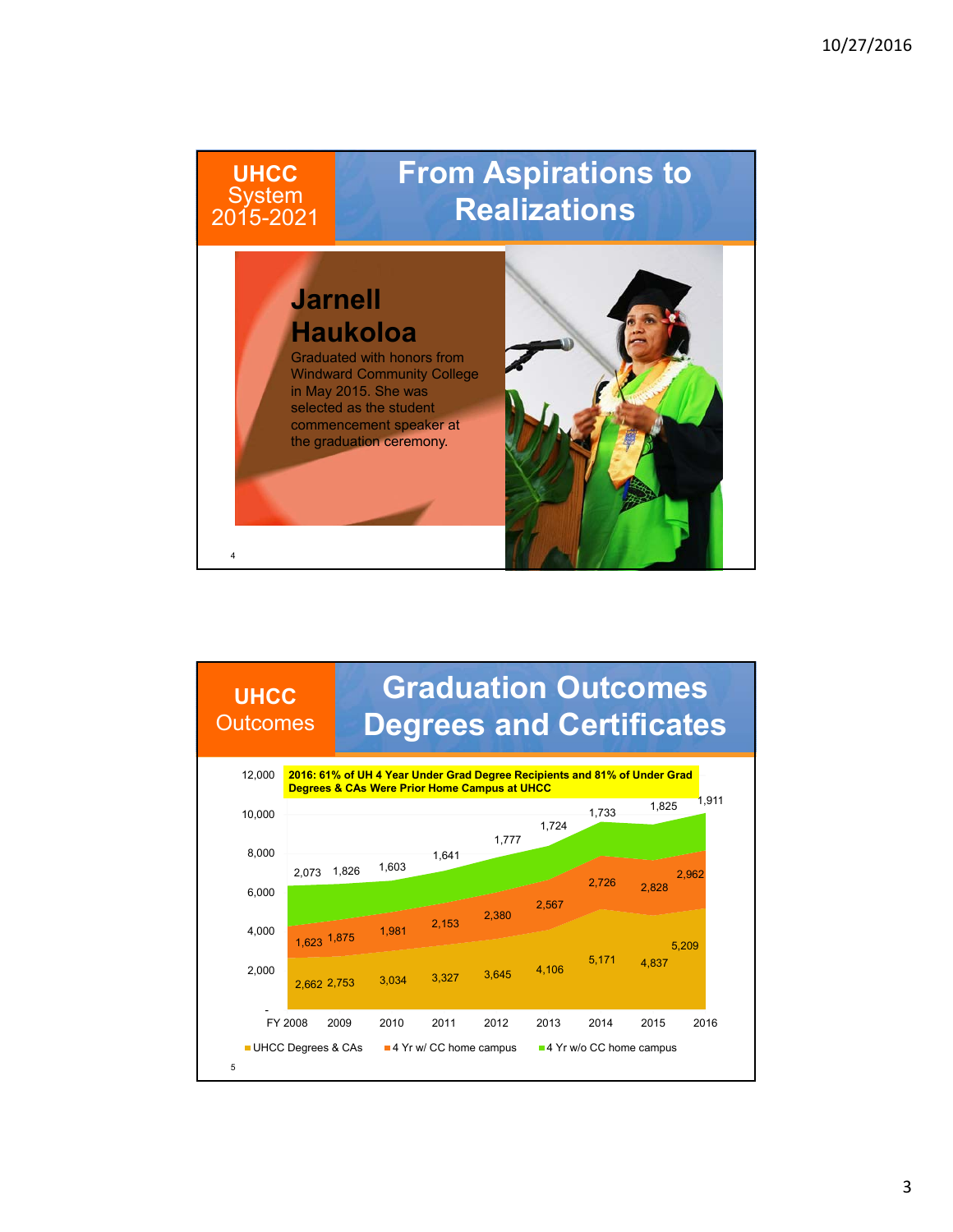

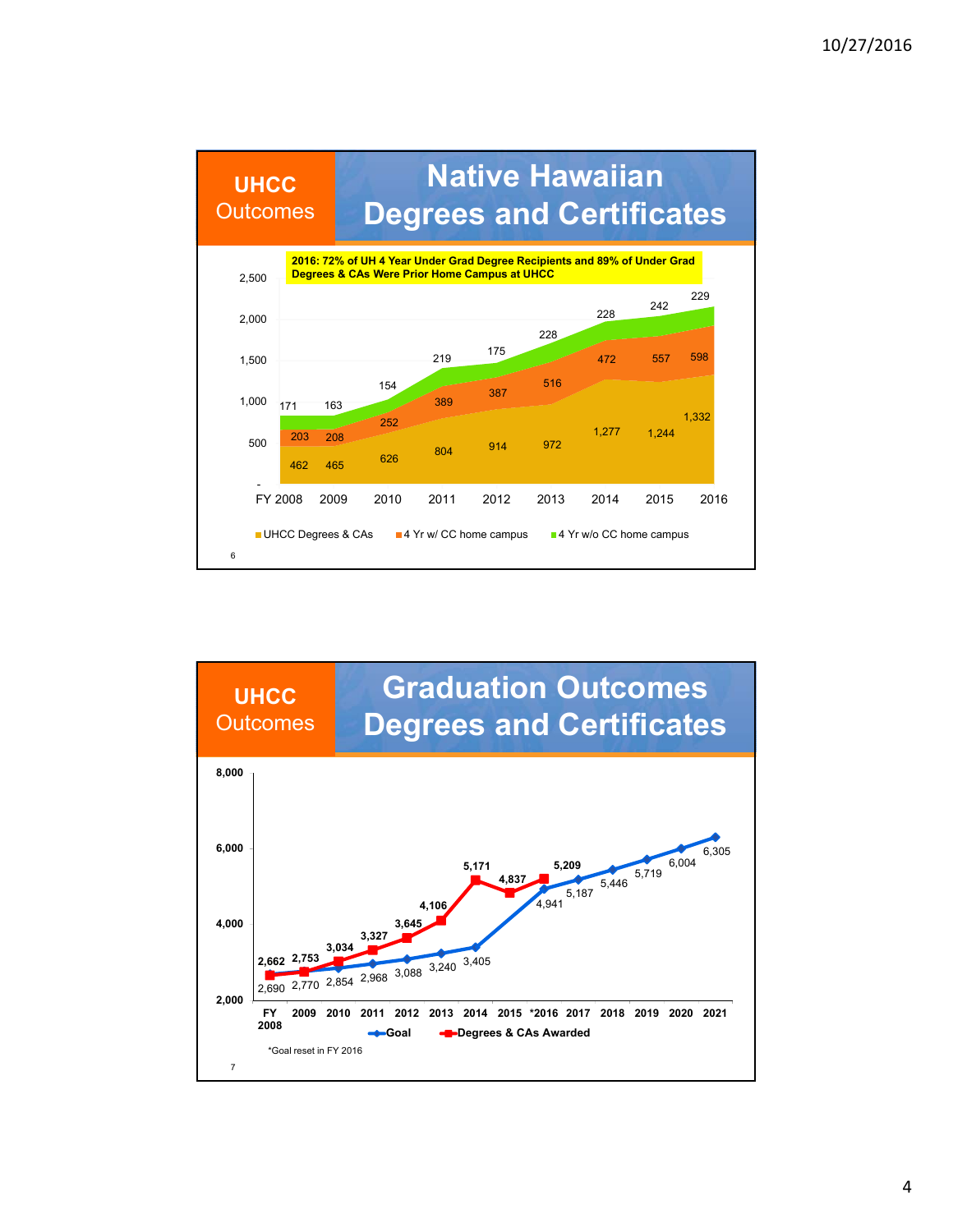### **UHCC**

**Outcomes** 

### **Graduation Outcomes Degrees and Certificates**

|                   | <b>FY</b><br>Base** | 2016<br>Goal | 2016<br><b>Actual</b> | 2017  | 2018  | 2019  | 2020  | 2021  |
|-------------------|---------------------|--------------|-----------------------|-------|-------|-------|-------|-------|
| <b>HAW</b>        | 597                 | 627          | 693                   | 658   | 691   | 725   | 762   | 800   |
| <b>HON</b>        | 653                 | 686          | 886                   | 720   | 756   | 794   | 833   | 875   |
| <b>KAP</b>        | 1,347               | 1,414        | $*1,383$              | 1,485 | 1,559 | 1,637 | 1,719 | 1,805 |
| <b>KAU</b>        | 228                 | 239          | 248                   | 251   | 264   | 277   | 291   | 305   |
| <b>LEE</b>        | 953                 | 1.001        | 1.057                 | 1,051 | 1.104 | 1,159 | 1.217 | 1,278 |
| MAU               | 612                 | 643          | $*594$                | 675   | 708   | 744   | 781   | 820   |
| <b>WIN</b>        | 315                 | 331          | 348                   | 347   | 365   | 383   | 402   | 422   |
| UHCC <sup>1</sup> | 4,705               | 4,941        | 5,209                 | 5,187 | 5,446 | 5,719 | 6,004 | 6,305 |

<sup>1</sup> May not equal sum of individual colleges due to rounding **5% compounded growth**

\*Did not achieve target \*\*Baseline (Average of FY13, FY14, and FY15)

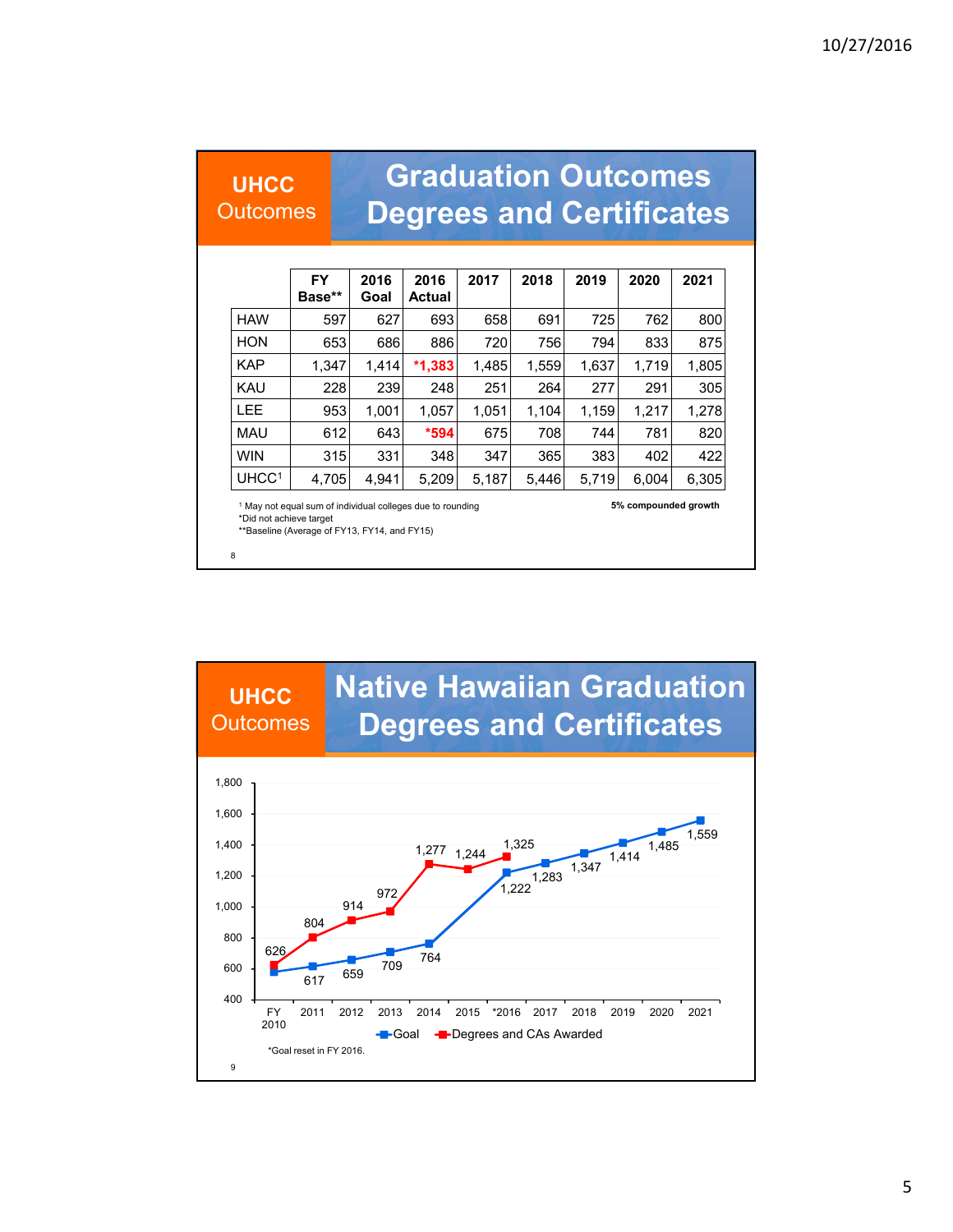### **UHCC**

**Outcomes** 

# **Native Hawaiian Degrees and Certificates**

|                   | <b>FY</b><br>Base** | 2016<br>Goal | 2016<br><b>Actual</b> | 2017  | 2018  | 2019  | 2020  | 2021  |
|-------------------|---------------------|--------------|-----------------------|-------|-------|-------|-------|-------|
| <b>HAW</b>        | 236                 | 248          | 270                   | 260   | 273   | 287   | 301   | 316   |
| <b>HON</b>        | 164                 | 172          | 238                   | 181   | 190   | 200   | 210   | 221   |
| <b>KAP</b>        | 191                 | 201          | 191                   | 211   | 222   | 233   | 245   | 257   |
| <b>KAU</b>        | 60                  | 63           | 72                    | 66    | 69    | 72    | 76    | 80    |
| <b>LEE</b>        | 228                 | 239          | 259                   | 251   | 264   | 277   | 291   | 306   |
| <b>MAU</b>        | 160                 | 168          | $*153$                | 176   | 185   | 194   | 204   | 214   |
| <b>WIN</b>        | 126                 | 132          | 142                   | 139   | 146   | 153   | 161   | 169   |
| UHCC <sup>1</sup> | 1,165               | 1,222        | 1,325                 | 1,283 | 1.347 | 1.414 | 1,485 | 1,559 |

<sup>1</sup> May not equal sum of individual colleges due to rounding **5% compounded growth**

\*Did not achieve target \*\*Baseline (Average of FY13, FY14, and FY15)

10

#### **FY Base\*\* 2016 Goal 2016 Actual 2017 2018 2019 2020 2021** HAW | 418| 439| 477| 461| 484| 508| 533| 560 HON 269 282 417 296 311 327 343 360 KAP 556 584 **\*580** 613 644 676 710 746 KAU | 123| 129| 145| 135| 142| 149| 156| 164 LEE | 455| 478| 518| 502| 527| 553| 581| 610 MAU 370 389 399 408 428 449 471 495 WIN | 171| 180| 201| 189| 198| 208| 218| 229 UHCC1 2,362 2,480 2,737 2,604 2,734 2,871 3,015 3,166 **UHCC Outcomes** <sup>1</sup> May not equal sum of individual colleges due to rounding **5% compounded growth** \*Did not achieve target **Pell Recipient Graduates**

\*\*Baseline (Average of FY13, FY14, and FY15)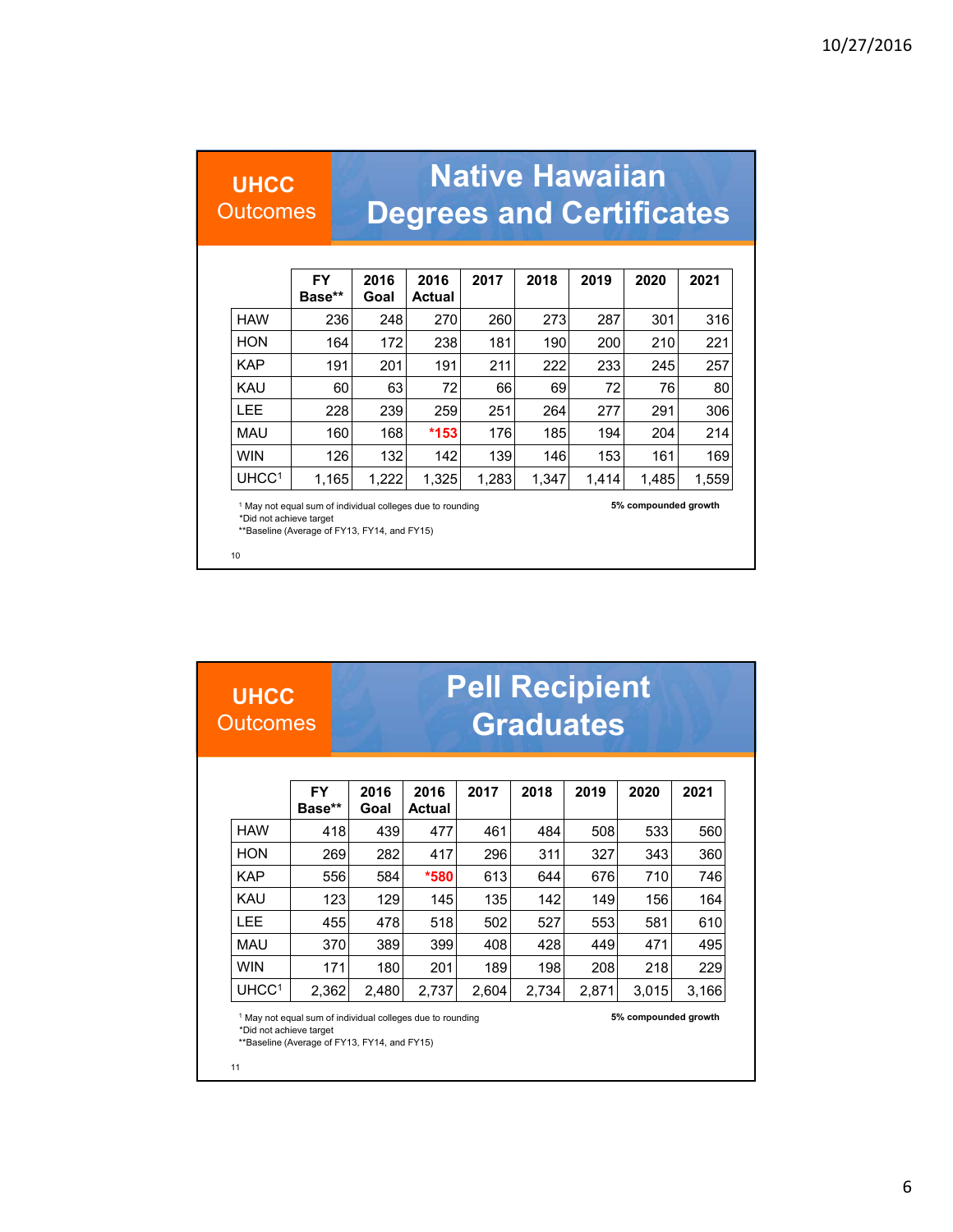#### **UHCC Outcomes**

# **STEM Graduates at CC**

#### **UH System Measure**

|                   | <b>FY</b><br>Base* | 2016<br>Goal | 2016<br><b>Actual</b> | 2017 | 2018 | 2019 | 2020 | 2021 |
|-------------------|--------------------|--------------|-----------------------|------|------|------|------|------|
| <b>HAW</b>        | 19                 | 20           | 36                    | 21   | 22   | 23   | 24   | 25   |
| <b>HON</b>        | 65                 | 68           | 162                   | 72   | 75   | 79   | 83   | 87   |
| <b>KAP</b>        | 92                 | 97           | 127                   | 101  | 107  | 112  | 117  | 123  |
| KAU               | 5                  | 6            | 9                     | 6    | 6    | 6    | 7    | 7    |
| LEE               | 38                 | 40           | 133                   | 42   | 44   | 46   | 48   | 50   |
| <b>MAU</b>        | 22                 | 23           | 33                    | 25   | 26   | 27   | 29   | 30   |
| <b>WIN</b>        | 20                 | 21           | 23                    | 22   | 23   | 24   | 25   | 26   |
| UHCC <sup>1</sup> | 261                | 275          | 523                   | 289  | 303  | 317  | 333  | 348  |

<sup>1</sup> May not equal sum of individual colleges due to rounding **5% compounded growth** \*Baseline (Average of FY13, FY14, and FY15)

12

**UHCC Outcomes** 

# **Total STEM Graduates**

#### **UHCC System Measure**

|                   | <b>FY</b><br>Base* | 2016<br>Goal | 2016<br><b>Actual</b> | 2017 | 2018 | 2019 | 2020 | 2021 |
|-------------------|--------------------|--------------|-----------------------|------|------|------|------|------|
| <b>HAW</b>        | 42                 | 44           | 75                    | 46   | 48   | 51   | 53   | 56   |
| <b>HON</b>        | 110                | 115          | 200                   | 121  | 127  | 133  | 140  | 147  |
| <b>KAP</b>        | 196                | 206          | 257                   | 215  | 227  | 238  | 249  | 262  |
| <b>KAU</b>        | 12                 | 13           | 24                    | 13   | 14   | 14   | 16   | 16   |
| LEE               | 115                | 121          | 223                   | 127  | 133  | 140  | 146  | 153  |
| <b>MAU</b>        | 46                 | 48           | 56                    | 51   | 54   | 56   | 59   | 62   |
| <b>WIN</b>        | 43                 | 45           | 49                    | 47   | 49   | 52   | 54   | 57   |
| UHCC <sup>1</sup> | 564                | 593          | 884                   | 623  | 654  | 686  | 721  | 757  |

<sup>1</sup> May not equal sum of individual colleges due to rounding **5% compounded growth 5%**<br>\*Baseline (Average of FY13, FY14, and FY15)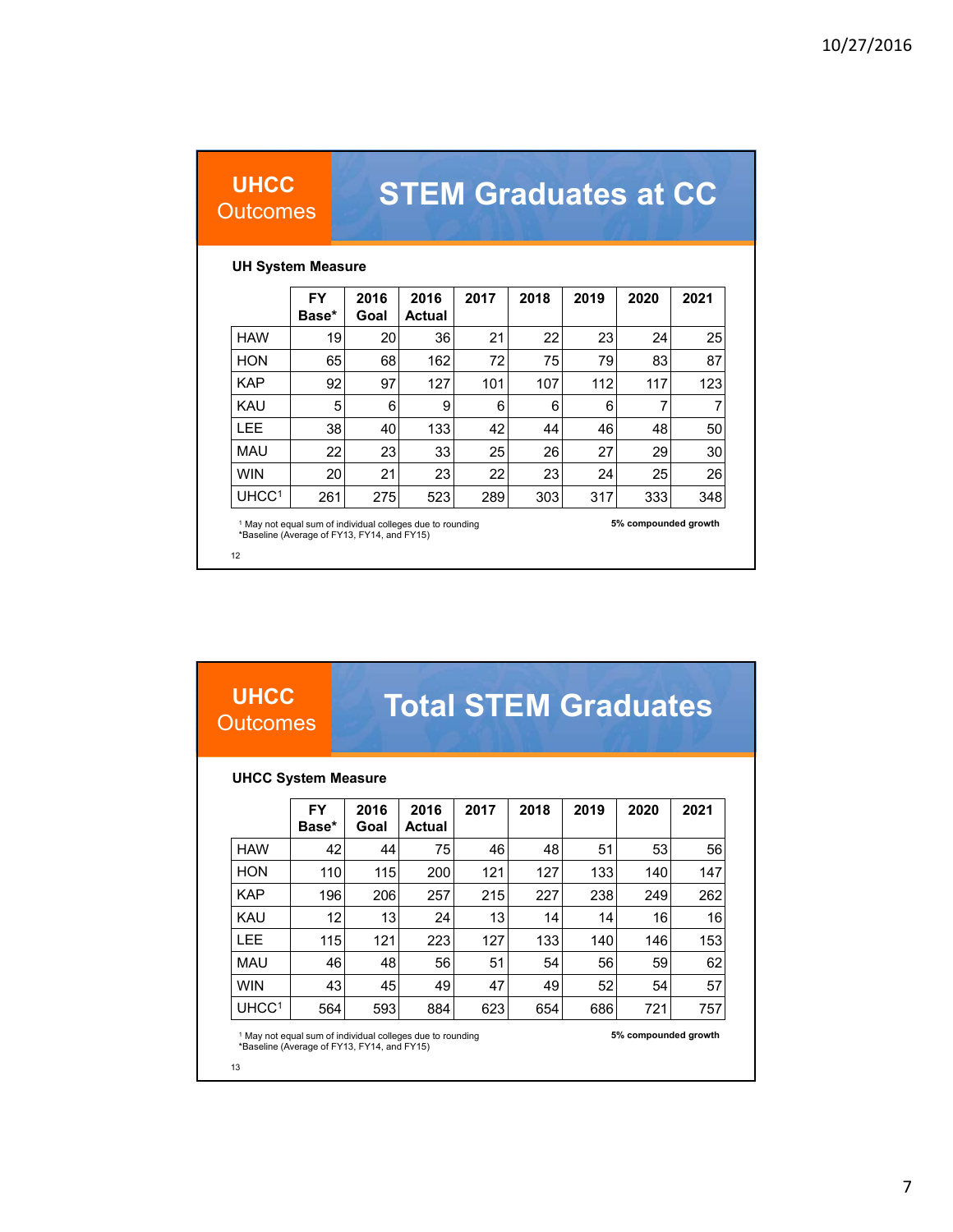#### **UHCC Outcomes**

# **CC Transfers to UH 4 Year**

#### **UH System Measure**

|                   | <b>FY</b><br>Base** | 2016<br>Goal | 2016<br><b>Actual</b> | 2017  | 2018  | 2019  | 2020  | 2021  |
|-------------------|---------------------|--------------|-----------------------|-------|-------|-------|-------|-------|
| <b>HAW</b>        | 303                 | 309          | $*273$                | 324   | 341   | 358   | 376   | 394   |
| <b>HON</b>        | 288                 | 294          | $*278$                | 309   | 324   | 340   | 357   | 375   |
| <b>KAP</b>        | 862                 | 879          | $*815$                | 923   | 969   | 1,018 | 1,068 | 1,122 |
| <b>KAU</b>        | 99                  | 101          | $*75$                 | 106   | 111   | 117   | 123   | 129   |
| <b>LEE</b>        | 702                 | 716          | 792                   | 752   | 789   | 829   | 870   | 914   |
| <b>MAU</b>        | 274                 | 279          | $*256$                | 293   | 308   | 323   | 339   | 356   |
| <b>WIN</b>        | 251                 | 256          | $*246$                | 269   | 282   | 296   | 311   | 327   |
| UHCC <sup>1</sup> | 2,419               | 2,468        | $*2,372$              | 2,976 | 3,124 | 3,281 | 3,445 | 3,617 |

<sup>1</sup> May not equal sum of individual colleges due to rounding and **5% compounded growth** students with more than one prior UHCC home campus

\*Did not achieve target. \*\*Baseline (Average of FY13, FY14, and FY15)

14

**UHCC**

#### **Outcomes CC Transfers to All Baccalaureate Institutions**

#### **UHCC System Measure**

|                   | <b>FY</b><br>Base** | 2016<br>Goal | 2016<br><b>Actual</b> | 2017  | 2018  | 2019  | 2020  | 2021  |
|-------------------|---------------------|--------------|-----------------------|-------|-------|-------|-------|-------|
| <b>HAW</b>        | 398                 | 405          | $*401$                | 425   | 446   | 469   | 492   | 517   |
| <b>HON</b>        | 518                 | 526          | $*515$                | 553   | 580   | 609   | 640   | 672   |
| <b>KAP</b>        | 1,327               | 1,349        | $*1,273$              | 1,416 | 1,487 | 1,561 | 1,639 | 1,721 |
| <b>KAU</b>        | 183                 | 186          | 196                   | 195   | 205   | 215   | 226   | 237   |
| <b>LEE</b>        | 1,296               | 1,316        | 1,410                 | 1,382 | 1,451 | 1,523 | 1,600 | 1,680 |
| <b>MAU</b>        | 531                 | 539          | 539                   | 565   | 594   | 623   | 655   | 687   |
| <b>WIN</b>        | 442                 | 449          | 465                   | 471   | 495   | 520   | 546   | 573   |
| UHCC <sup>1</sup> | 4,328               | 4,395        | 4,436                 | 4,615 | 4,658 | 4,845 | 4,891 | 5,088 |

<sup>1</sup> May not equal sum of individual colleges due to rounding and **5% compounded growth** students with more than one prior UHCC home campus

\*Did not achieve target. \*\*Baseline (Average of FY13, FY14, and FY15)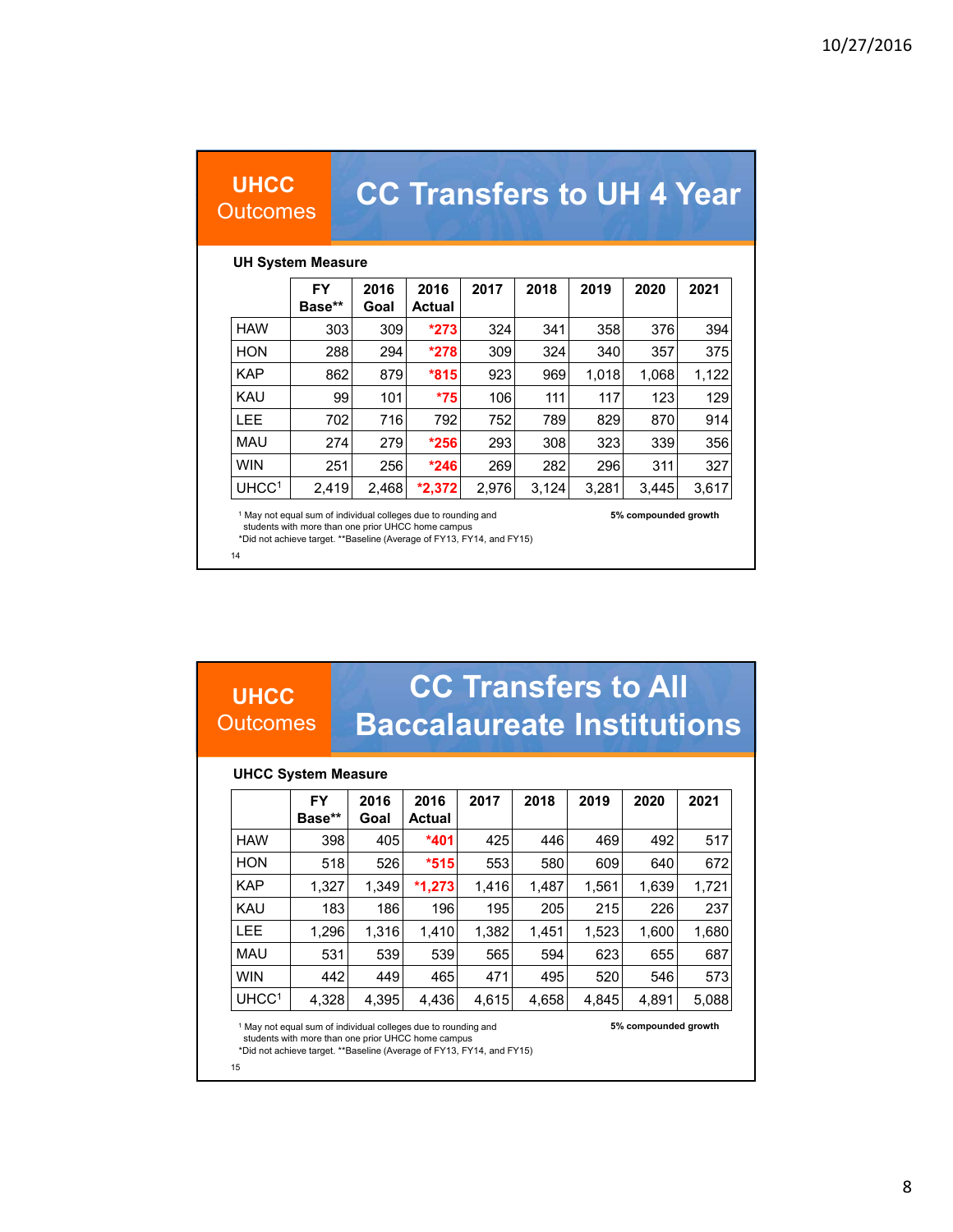#### **UHCC Other**

### **IPEDS Success Rate**

#### **Outcomes**

- **Percent fall first-time, full-time, degree-seeking students completing a Degree or CA and/or transferring to an external institution within three years (150%)**
- **Goal to reach 50% by 2021**

|            | <b>FY</b><br><b>Base</b> | 2016<br>Goal | 2016<br><b>Actual</b> | 2017  | 2018  | 2019  | 2020  | 2021                                           |
|------------|--------------------------|--------------|-----------------------|-------|-------|-------|-------|------------------------------------------------|
| <b>HAW</b> | 31.6%                    | 37.5%        | $*27.4%$              | 39.7% | 42.1% | 44.6% | 47.2% | 50.0%                                          |
| <b>HON</b> | 34.2%                    | 39.4%        | $*36.2%$              | 41.4% | 43.4% | 45.5% | 47.7% | 50.0%                                          |
| <b>KAP</b> | 38.5%                    | 42.5%        | $*36.6%$              | 43.9% | 45.3% | 46.8% | 48.4% | 50.0%                                          |
| KAU        | 32.6%                    | 38.3%        | $*33.2\%$             | 40.4% | 42.6% | 44.9% | 47.4% | 50.0%                                          |
| LEE.       | 30.9%                    | 37.0%        | $*32.8%$              | 39.3% | 41.7% | 44.3% | 47.1% | 50.0%                                          |
| <b>MAU</b> | 27.0%                    | 34.0%        | $*31.8%$              | 36.7% | 39.7% | 42.9% | 46.3% | 50.0%                                          |
| <b>WIN</b> | 30.4%                    | 36.6%        | $*35.3%$              | 39.0% | 41.5% | 44.2% | 47.0% | 50.0%                                          |
| 16         |                          |              |                       |       |       |       |       | 2016 Actual based on Fall 2013 IPEDS FT Cohort |

#### **HAW Performance** Funding

### **Performance Funding for FY 2017**

#### **UHCC Funding**

| <b>Measure</b>                                                     | <b>Base</b> | <b>Target</b> | <b>Actual</b> | %    | Weight                      | <b>Amount</b>                               |
|--------------------------------------------------------------------|-------------|---------------|---------------|------|-----------------------------|---------------------------------------------|
| Degrees & Certificates                                             | 597         | 627           | 693           | 100  | 35                          | \$254,399                                   |
| Native Hawaiian Degrees &<br>Certificates                          | 236         | 248           | 270           | 100  | 10                          | \$72,685                                    |
| <b>STEM Degrees &amp; Certificates</b><br>(Include 4 Year Degrees) | 42          | 44            | 75            | 100  | 10                          | \$72,685                                    |
| Pell Grant Recipient Degrees<br>& Certificates                     | 418         | 439           | 477           | 100  | 10                          | \$72,685                                    |
| Transfers to 4 Year<br>(UH & Non UH)                               | 398         | 405           | 401           | 42.9 | 35                          | \$109,028                                   |
| <b>Total Allocation</b>                                            |             |               |               |      |                             | \$581,482                                   |
| Unearned                                                           |             |               |               |      |                             | (\$145,371)                                 |
| 17                                                                 |             |               |               |      | Maximum 100% and Minimum 0% | % = (Actual - Base) / (Target - Base) x 100 |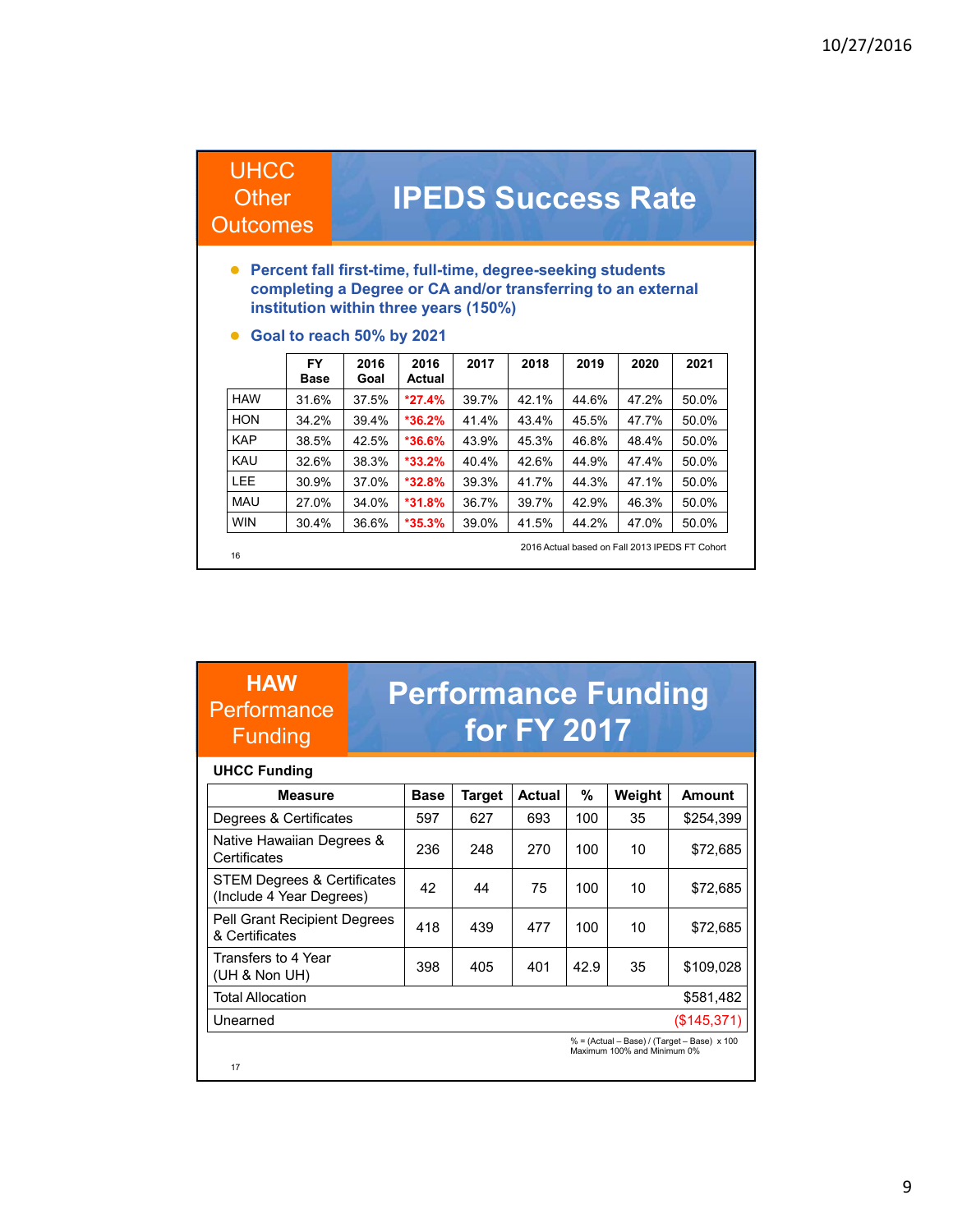| <b>HON</b><br>Performance<br><b>Funding</b>             |             |               | <b>for FY 2017</b> |              | <b>Performance Funding</b>  |                                             |
|---------------------------------------------------------|-------------|---------------|--------------------|--------------|-----------------------------|---------------------------------------------|
| <b>UHCC Funding</b>                                     |             |               |                    |              |                             |                                             |
| <b>Measure</b>                                          | <b>Base</b> | <b>Target</b> | Actual             | %            | Weight                      | Amount                                      |
| Degrees & Certificates                                  | 653         | 686           | 886                | 100          | 35                          | \$195,566                                   |
| Native Hawaiian Degrees &<br>Certificates               | 164         | 172           | 238                | 100          | 10                          | \$55,875                                    |
| STEM Degrees & Certificates<br>(Include 4 Year Degrees) | 110         | 115           | 200                | 100          | 10                          | \$55,875                                    |
| Pell Grant Recipient Degrees<br>& Certificates          | 269         | 282           | 417                | 100          | 10                          | \$55,875                                    |
| Transfers to 4 Year<br>(UH & Non UH)                    | 518         | 526           | 515                | <sup>0</sup> | 35                          | \$0                                         |
| <b>Total Allocation</b>                                 |             |               |                    |              |                             | \$363,191                                   |
| Unearned                                                |             |               |                    |              |                             | (\$195,563)                                 |
| 18                                                      |             |               |                    |              | Maximum 100% and Minimum 0% | % = (Actual - Base) / (Target - Base) x 100 |

#### **UHCC Funding**

**KAP Performance** Funding

| <b>Measure</b>                                                             | <b>Base</b> | <b>Target</b> | <b>Actual</b> | %            | Weight | <b>Amount</b> |
|----------------------------------------------------------------------------|-------------|---------------|---------------|--------------|--------|---------------|
| Degrees & Certificates                                                     | 1,347       | 1.414         | 1,383         | 53.7         | 35     | \$263,179     |
| Native Hawaiian Degrees &<br>Certificates                                  | 191         | 201           | 191           | 0            | 10     | \$0           |
| <b>STEM Degrees &amp; Certificates</b><br>(Include 4 Year Degrees)         | 196         | 206           | 257           | 100          | 10     | \$139,915     |
| Pell Grant Recipient Degrees<br>& Certificates                             | 556         | 584           | 580           | 85.7         | 10     | \$119,907     |
| Transfers to 4 Year<br>(UH & Non UH)                                       | 1,327       | 1,349         | 1,273         | $\mathbf{0}$ | 35     | \$0           |
| <b>Total Allocation</b>                                                    |             |               |               |              |        | \$523,001     |
| Unearned                                                                   |             |               |               |              |        | (\$876,147)   |
| % = (Actual - Base) / (Target - Base) x 100<br>Maximum 100% and Minimum 0% |             |               |               |              |        |               |
| 19                                                                         |             |               |               |              |        |               |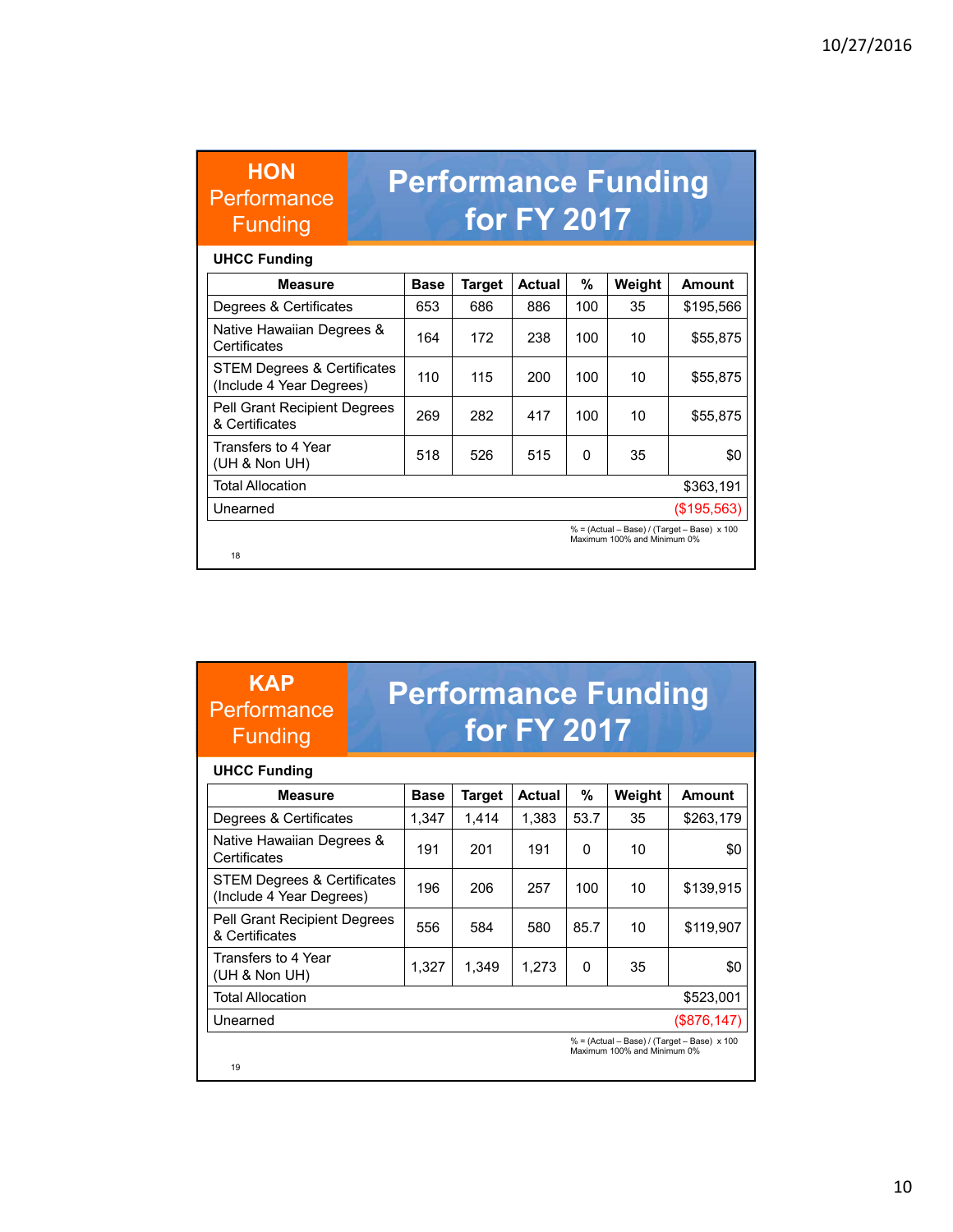| <b>KAU</b><br>Performance<br><b>Funding</b>                        |             |               | for FY 2017   |     | <b>Performance Funding</b>  |                                                    |
|--------------------------------------------------------------------|-------------|---------------|---------------|-----|-----------------------------|----------------------------------------------------|
| <b>UHCC Funding</b>                                                |             |               |               |     |                             |                                                    |
| <b>Measure</b>                                                     | <b>Base</b> | <b>Target</b> | <b>Actual</b> | %   | Weight                      | Amount                                             |
| Degrees & Certificates                                             | 228         | 239           | 248           | 100 | 35                          | \$121,500                                          |
| Native Hawaiian Degrees &<br>Certificates                          | 60          | 63            | 72            | 100 | 10                          | \$34,714                                           |
| <b>STEM Degrees &amp; Certificates</b><br>(Include 4 Year Degrees) | 12          | 13            | 24            | 100 | 10                          | \$34,714                                           |
| <b>Pell Grant Recipient Degrees</b><br>& Certificates              | 123         | 129           | 145           | 100 | 10                          | \$34,714                                           |
| Transfers to 4 Year<br>(UH & Non UH)                               | 183         | 186           | 196           | 100 | 35                          | \$121,499                                          |
| <b>Total Allocation</b>                                            |             |               |               |     |                             | \$347,141                                          |
| Unearned                                                           |             |               |               |     |                             | (\$0)                                              |
| 20                                                                 |             |               |               |     | Maximum 100% and Minimum 0% | $% = (Actual - Base) / (Target - Base) \times 100$ |

#### **UHCC Funding**

**LEE Performance** Funding

| <b>Measure</b>                                                     | <b>Base</b> | <b>Target</b> | <b>Actual</b> | %   | Weight                      | <b>Amount</b>                                      |
|--------------------------------------------------------------------|-------------|---------------|---------------|-----|-----------------------------|----------------------------------------------------|
| Degrees & Certificates                                             | 953         | 1,001         | 1,057         | 100 | 35                          | \$649,267                                          |
| Native Hawaiian Degrees &<br>Certificates                          | 228         | 239           | 259           | 100 | 10                          | \$185,505                                          |
| <b>STEM Degrees &amp; Certificates</b><br>(Include 4 Year Degrees) | 115         | 121           | 223           | 100 | 10                          | \$185,505                                          |
| <b>Pell Grant Recipient Degrees</b><br>& Certificates              | 455         | 478           | 518           | 100 | 10                          | \$185,505                                          |
| Transfers to 4 Year<br>(UH & Non UH)                               | 1.296       | 1,316         | 1.410         | 100 | 35                          | \$649,268                                          |
| <b>Total Allocation</b>                                            |             |               |               |     |                             | \$1,855,050                                        |
| Unearned                                                           |             |               |               |     |                             | (\$0)                                              |
| 21                                                                 |             |               |               |     | Maximum 100% and Minimum 0% | $% = (Actual - Base) / (Target - Base) \times 100$ |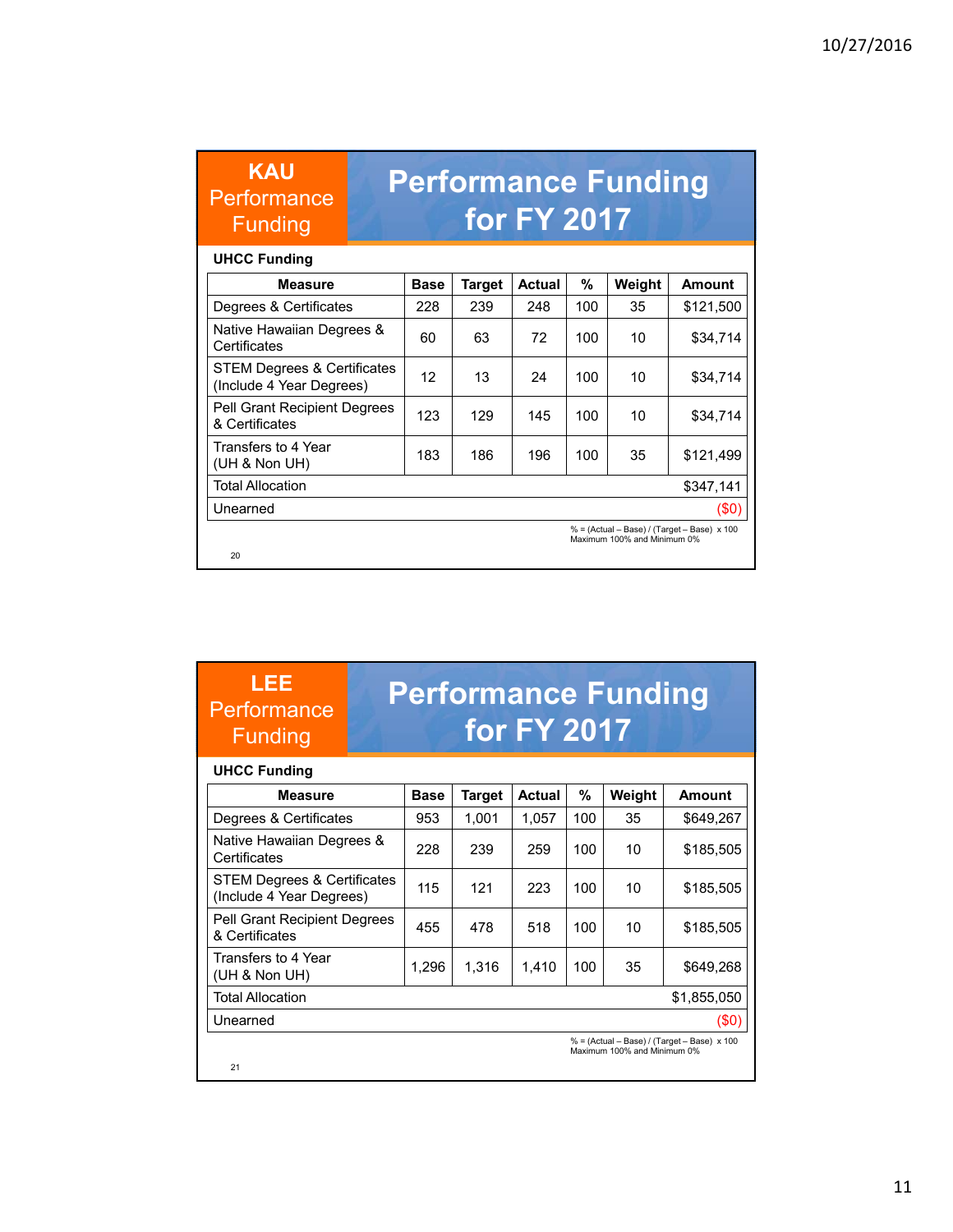| <b>MAU</b><br>Performance<br><b>Funding</b>             |             |               | <b>for FY 2017</b> |     | <b>Performance Funding</b>  |                                                    |
|---------------------------------------------------------|-------------|---------------|--------------------|-----|-----------------------------|----------------------------------------------------|
| <b>UHCC Funding</b>                                     |             |               |                    |     |                             |                                                    |
| <b>Measure</b>                                          | <b>Base</b> | <b>Target</b> | <b>Actual</b>      | %   | Weight                      | Amount                                             |
| Degrees & Certificates                                  | 612         | 643           | 594                | 0   | 35                          | \$0                                                |
| Native Hawaiian Degrees &<br>Certificates               | 160         | 168           | 153                | 0   | 10                          | \$0                                                |
| STEM Degrees & Certificates<br>(Include 4 Year Degrees) | 46          | 48            | 56                 | 100 | 10                          | \$90,205                                           |
| <b>Pell Grant Recipient Degrees</b><br>& Certificates   | 370         | 389           | 399                | 100 | 10                          | \$90,205                                           |
| Transfers to 4 Year<br>(UH & Non UH)                    | 531         | 539           | 539                | 100 | 35                          | \$315,716                                          |
| <b>Total Allocation</b>                                 |             |               |                    |     |                             | \$496,126                                          |
| Unearned                                                |             |               |                    |     |                             | (\$405,921)                                        |
| 22                                                      |             |               |                    |     | Maximum 100% and Minimum 0% | $% = (Actual - Base) / (Target - Base) \times 100$ |

#### **UHCC Funding**

**WIN Performance** Funding

| <b>Measure</b>                                          | <b>Base</b> | Target | <b>Actual</b> | %   | Weight                      | <b>Amount</b>                                      |
|---------------------------------------------------------|-------------|--------|---------------|-----|-----------------------------|----------------------------------------------------|
| Degrees & Certificates                                  | 315         | 331    | 348           | 100 | 35                          | \$235,803                                          |
| Native Hawaiian Degrees &<br>Certificates               | 126         | 132    | 142           | 100 | 10                          | \$67,373                                           |
| STEM Degrees & Certificates<br>(Include 4 Year Degrees) | 43          | 45     | 49            | 100 | 10                          | \$67,373                                           |
| Pell Grant Recipient Degrees<br>& Certificates          | 171         | 180    | 201           | 100 | 10                          | \$67,373                                           |
| Transfers to 4 Year<br>(UH $&$ Non UH)                  | 442         | 449    | 465           | 100 | 35                          | \$235,804                                          |
| <b>Total Allocation</b>                                 |             |        |               |     |                             | \$673,726                                          |
| Unearned                                                |             |        |               |     |                             | (\$0)                                              |
| 23                                                      |             |        |               |     | Maximum 100% and Minimum 0% | $% = (Actual - Base) / (Target - Base) \times 100$ |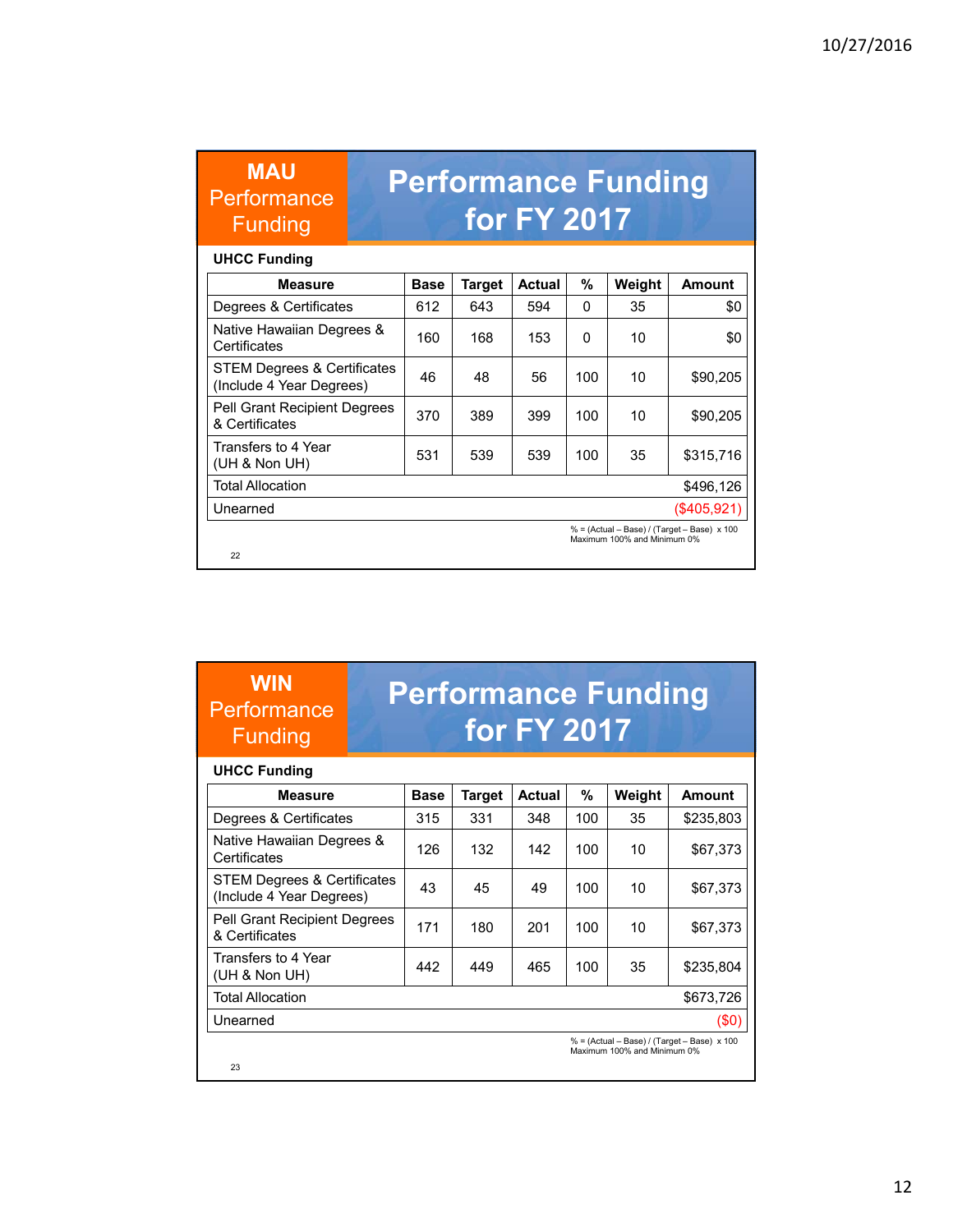| <b>HAW</b><br>Performance<br><b>Funding</b> |             |               | <b>for FY 2017</b> |     | <b>Performance Funding</b>  |                                                    |
|---------------------------------------------|-------------|---------------|--------------------|-----|-----------------------------|----------------------------------------------------|
| <b>UH Funding</b>                           |             |               |                    |     |                             |                                                    |
| <b>Measure</b>                              | <b>Base</b> | <b>Target</b> | <b>Actual</b>      | %   | Weight                      | Amount                                             |
| Degrees & Certificates                      | 597         | 627           | 693                | 200 | 30                          | \$123,189                                          |
| Native Hawaiian Degrees &<br>Certificates   | 236         | 248           | 270                | 200 | 10                          | \$41,063                                           |
| STEM Degrees & Certificates                 | 19          | 20            | 36                 | 200 | 10                          | \$41,063                                           |
| <b>Pell Grant Recipients</b>                | 418         | 439           | 477                | 200 | 10                          | \$41,063                                           |
| Transfers to UH 4 Year                      | 303         | 309           | 273                | 0   | 10                          | \$0                                                |
| <b>IPEDS Success Rate</b>                   | 31.6%       | 37.5%         | 27.4%              | 0   | 30                          | \$0                                                |
| <b>Total Allocation</b>                     |             |               |                    |     |                             | \$246,378                                          |
| Unearned                                    |             |               |                    |     |                             | (\$87,951)                                         |
|                                             |             |               |                    |     | Maximum 200% and Minimum 0% | $% = (Actual - Base) / (Target - Base) \times 100$ |
| 24                                          |             |               |                    |     |                             |                                                    |

| <b>HON</b>  |  |
|-------------|--|
| Performance |  |
| Funding     |  |

| <b>UH Funding</b>                         |             |               |               |          |                             |                                                    |
|-------------------------------------------|-------------|---------------|---------------|----------|-----------------------------|----------------------------------------------------|
| <b>Measure</b>                            | <b>Base</b> | <b>Target</b> | <b>Actual</b> | %        | Weight                      | Amount                                             |
| Degrees & Certificates                    | 653         | 686           | 886           | 200      | 30                          | \$197,326                                          |
| Native Hawaiian Degrees &<br>Certificates | 164         | 172           | 238           | 200      | 10                          | \$65,775                                           |
| <b>STEM Degrees &amp; Certificates</b>    | 65          | 68            | 162           | 200      | 10                          | \$65,775                                           |
| <b>Pell Grant Recipients</b>              | 269         | 282           | 417           | 200      | 10                          | \$65,775                                           |
| Transfers to UH 4 Year                    | 288         | 294           | 278           | $\Omega$ | 10                          | \$0                                                |
| <b>IPEDS Success Rate</b>                 | 34.2%       | 39.4%         | 36.2%         | 38.5     | 30                          | \$37.946                                           |
| <b>Total Allocation</b>                   |             |               |               |          |                             | \$432,597                                          |
| Unearned                                  |             |               |               |          |                             | (\$102,934)                                        |
|                                           |             |               |               |          | Maximum 200% and Minimum 0% | $% = (Actual - Base) / (Target - Base) \times 100$ |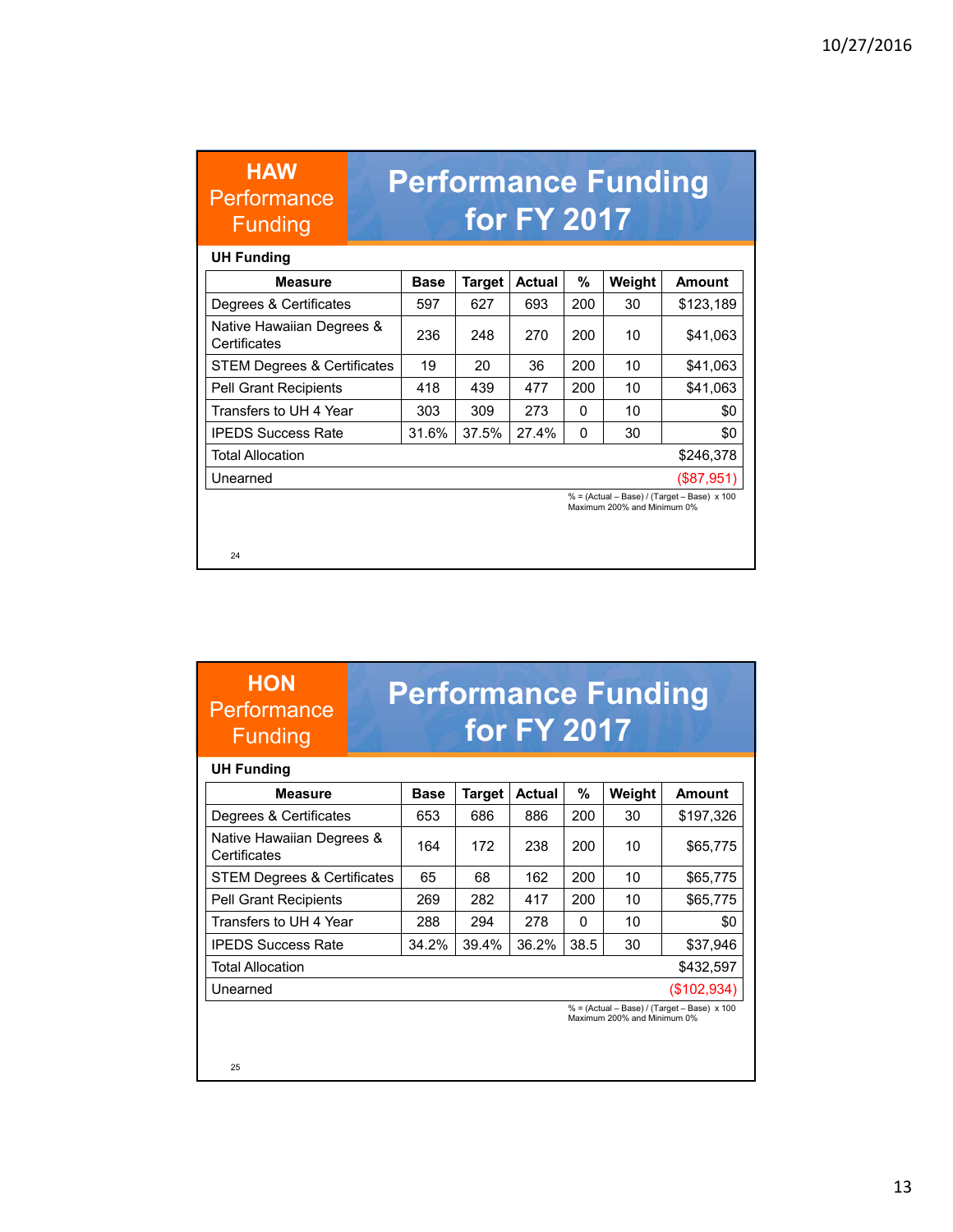| <b>Base</b> | <b>Target</b> | <b>Actual</b> | %            | Weight | Amount                                                                                                                                |
|-------------|---------------|---------------|--------------|--------|---------------------------------------------------------------------------------------------------------------------------------------|
| 1,347       | 1,414         | 1,383         | 54           | 30     | \$81,454                                                                                                                              |
| 191         | 201           | 191           | 0            | 10     | \$0                                                                                                                                   |
| 92          | 97            | 127           | 200          | 10     | \$101,066                                                                                                                             |
| 556         | 584           | 580           | 86           | 10     | \$43,312                                                                                                                              |
| 862         | 879           | 815           | <sup>0</sup> | 10     | \$0                                                                                                                                   |
| 38.5%       | 42.5%         | 36.6%         | 0            | 30     | \$0                                                                                                                                   |
|             |               |               |              |        | \$225,832                                                                                                                             |
|             |               |               |              |        | (\$362,286)                                                                                                                           |
|             |               |               |              |        |                                                                                                                                       |
|             |               |               |              |        | <b>Performance Funding</b><br><b>for FY 2017</b><br>$% = (Actual - Base) / (Target - Base) \times 100$<br>Maximum 200% and Minimum 0% |

#### **KAU Performance** Funding

### **Performance Funding for FY 2017**

| <b>UH Funding</b>                         |             |        |               |          |                             |                                             |
|-------------------------------------------|-------------|--------|---------------|----------|-----------------------------|---------------------------------------------|
| <b>Measure</b>                            | <b>Base</b> | Target | <b>Actual</b> | %        | Weight                      | Amount                                      |
| Degrees & Certificates                    | 228         | 239    | 248           | 182      | 30                          | \$56,099                                    |
| Native Hawaiian Degrees &<br>Certificates | 60          | 63     | 72            | 200      | 10                          | \$20,569                                    |
| <b>STEM Degrees &amp; Certificates</b>    | 5           | 6      | 9             | 200      | 10                          | \$20.569                                    |
| <b>Pell Grant Recipients</b>              | 123         | 129    | 145           | 200      | 10                          | \$20.569                                    |
| Transfers to UH 4 Year                    | 99          | 101    | 75            | $\Omega$ | 10                          | \$3.249                                     |
| <b>IPEDS Success Rate</b>                 | 32.6%       | 38.3%  | 33.2%         | 10.5     | 30                          | \$0                                         |
| <b>Total Allocation</b>                   |             |        |               |          |                             | \$121,055                                   |
| Unearned                                  |             |        |               |          |                             | (\$40,807)                                  |
|                                           |             |        |               |          | Maximum 200% and Minimum 0% | % = (Actual - Base) / (Target - Base) x 100 |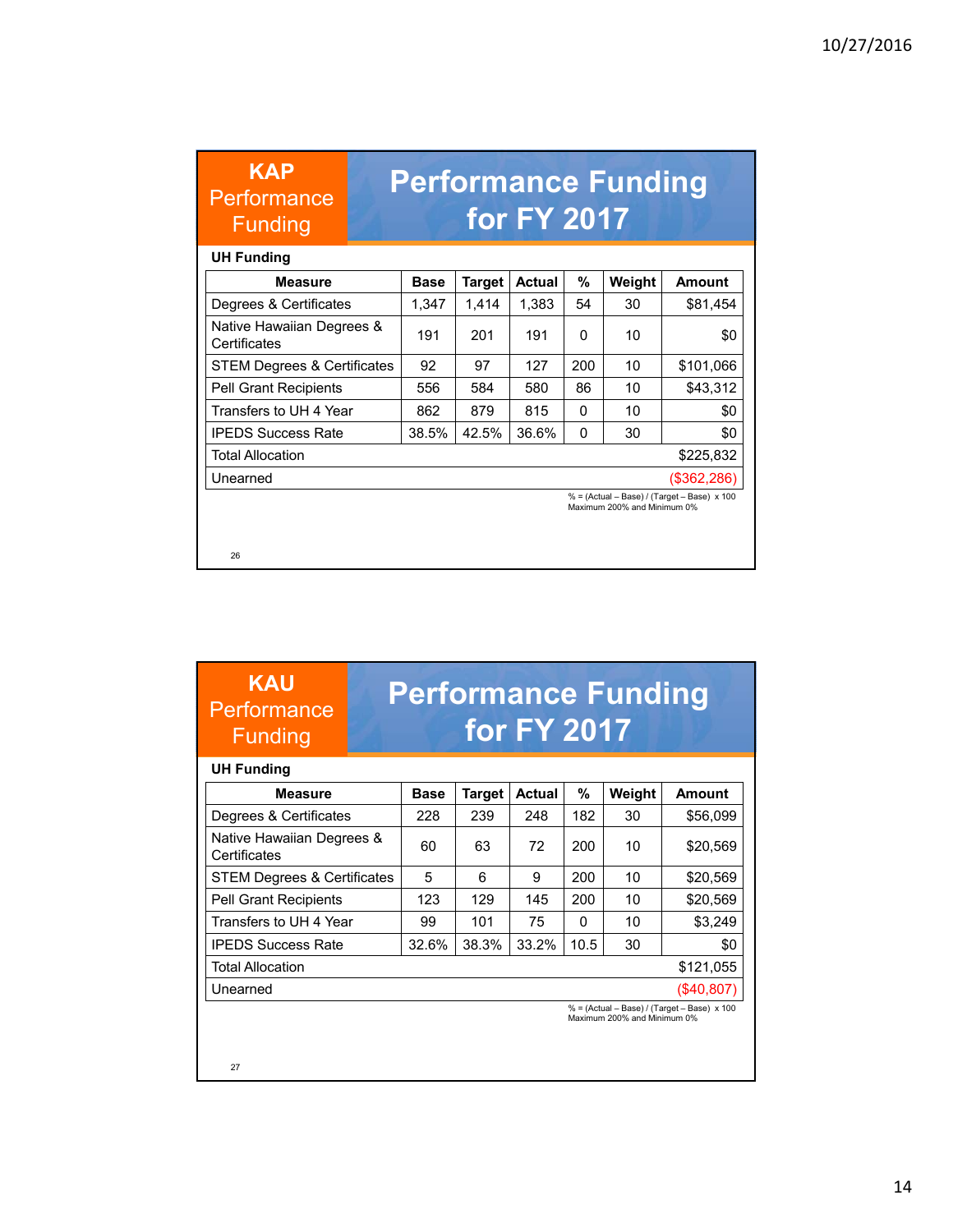| LEE<br>Performance<br><b>Funding</b>      |             |               | <b>for FY 2017</b> |      | <b>Performance Funding</b>  |                                                    |
|-------------------------------------------|-------------|---------------|--------------------|------|-----------------------------|----------------------------------------------------|
| <b>UH Funding</b>                         |             |               |                    |      |                             |                                                    |
| Measure                                   | <b>Base</b> | <b>Target</b> | <b>Actual</b>      | %    | Weight                      | <b>Amount</b>                                      |
| Degrees & Certificates                    | 953         | 1,001         | 1,057              | 200  | 30                          | \$252,057                                          |
| Native Hawaiian Degrees &<br>Certificates | 228         | 239           | 259                | 200  | 10                          | \$84,019                                           |
| <b>STEM Degrees &amp; Certificates</b>    | 38          | 40            | 133                | 200  | 10                          | \$84,019                                           |
| <b>Pell Grant Recipients</b>              | 455         | 478           | 518                | 200  | 10                          | \$84,019                                           |
| Transfers to UH 4 Year                    | 702         | 716           | 792                | 200  | 10                          | \$84,019                                           |
| <b>IPEDS Success Rate</b>                 | 30.9%       | 37.0%         | 32.8%              | 31.2 | 30                          | \$39,258                                           |
| <b>Total Allocation</b>                   |             |               |                    |      |                             | \$627,391                                          |
| Unearned                                  |             |               |                    |      |                             | (\$95,708)                                         |
|                                           |             |               |                    |      | Maximum 200% and Minimum 0% | $% = (Actual - Base) / (Target - Base) \times 100$ |
| 28                                        |             |               |                    |      |                             |                                                    |

#### **MAU Performance** Funding

### **Performance Funding for FY 2017**

#### **Measure | Base | Target | Actual | % | Weight | Amount** Degrees & Certificates 612 643 594 0 30 \$0 Native Hawaiian Degrees & Native Hawaiian Begrees &  $|160|168|160|0|10|$  10 \ \$0 STEM Degrees & Certificates 22 23 33 200 10 \$48,225 Pell Grant Recipients | 370 | 389 | 399 | 153 | 10 | \$36,803 Transfers to UH 4 Year 274 279 256 0 10 \$0 IPEDS Success Rate  $|27.0\%|34.0\%|31.8\%|68.6|30|$ \$49,602 Total Allocation  $$134,630$ Unearned (\$156,977) **UH Funding** % = (Actual – Base) / (Target – Base) x 100 Maximum 200% and Minimum 0%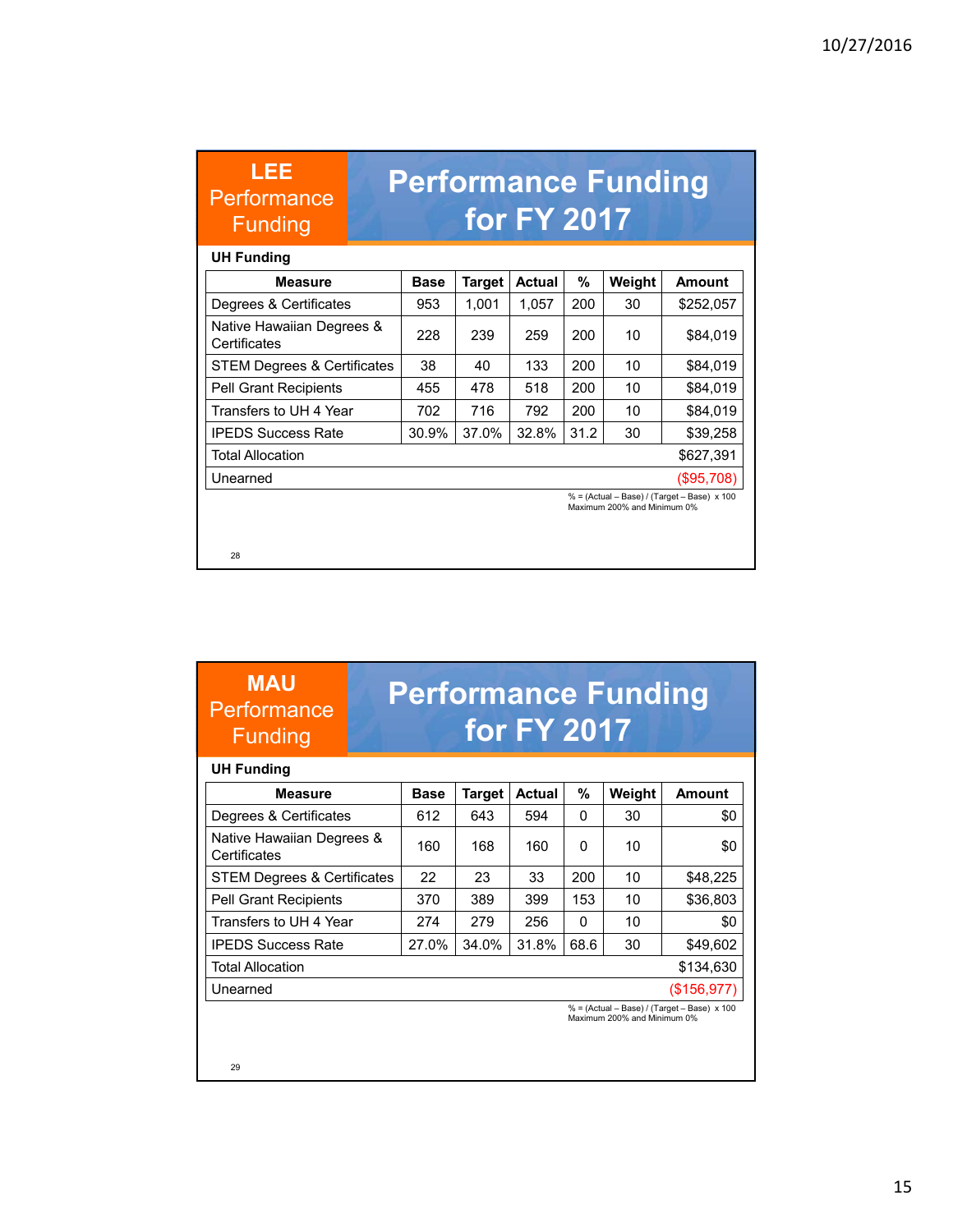| <b>Base</b> | <b>Target</b> | Actual | %   | Weight | Amount                                                                                                                  |
|-------------|---------------|--------|-----|--------|-------------------------------------------------------------------------------------------------------------------------|
| 315         | 331           | 348    | 200 | 30     | \$109,296                                                                                                               |
| 126         | 132           | 142    | 200 | 10     | \$36,432                                                                                                                |
| 20          | 21            | 23     | 200 | 10     | \$36,432                                                                                                                |
| 171         | 180           | 201    | 200 | 10     | \$36,432                                                                                                                |
| 251         | 256           | 246    | 0   | 10     | \$0                                                                                                                     |
| 30.4%       | 36.6%         | 35.3%  | 79  | 30     | \$43,188                                                                                                                |
|             |               |        |     |        | \$261,780                                                                                                               |
|             |               |        |     |        | $($ \$34,843)                                                                                                           |
|             |               |        |     |        |                                                                                                                         |
|             |               |        |     |        | <b>Performance Funding</b><br>for FY 2017<br>% = (Actual - Base) / (Target - Base) x 100<br>Maximum 200% and Minimum 0% |

| <b>UHCC</b><br><b>Closing the</b><br>Gaps |                       | <b>Hawaiian Success Gaps</b>          |                                                | <b>Eliminating Native</b>                         |                           |
|-------------------------------------------|-----------------------|---------------------------------------|------------------------------------------------|---------------------------------------------------|---------------------------|
|                                           | U.S.<br><b>Census</b> | <b>Fall 2016</b><br><b>Enrollment</b> | All<br><b>Degrees</b><br>& CAs<br><b>FY 16</b> | **STEM<br><b>Degrees</b><br>& CAs<br><b>FY 16</b> | <b>Transfer</b><br>4 Year |
| <b>HAW</b>                                | 33%                   | 44%                                   | $*39%$                                         | $*7\%$                                            | $*37\%$                   |
| <b>HON</b>                                | 18%                   | 24%                                   | 27%                                            | $*13%$                                            | *17%                      |
| <b>KAP</b>                                | 13%                   | 17%                                   | $*14%$                                         | $*7\%$                                            | *16%                      |
| <b>KAU</b>                                | 22%                   | 31%                                   | $*29%$                                         | $*4%$                                             | $*22%$                    |
| <b>LEE</b>                                | 24%                   | 26%                                   | $*25%$                                         | *10%                                              | $*22\%$                   |
| MAU                                       | 24%                   | 33%                                   | $*27%$                                         | $*13%$                                            | 37%                       |
| <b>WIN</b>                                | 33%                   | 41%                                   | 41%                                            | $*15%$                                            | $*38%$                    |
| <b>UHCC</b>                               | 21%                   | 28%                                   | $*26%$                                         | *10%                                              | $*24%$                    |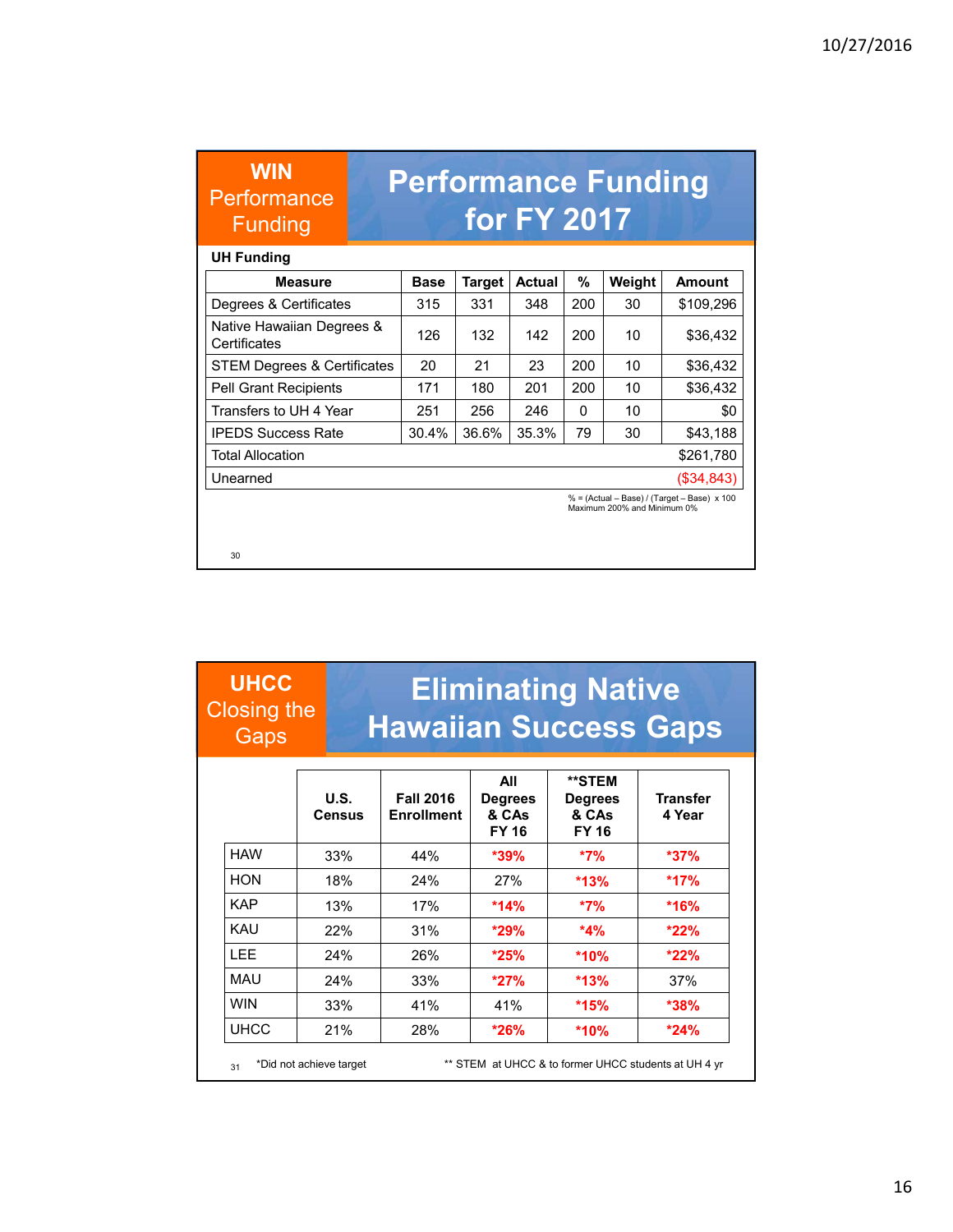#### **UHCC** Closing the **Gaps**

33

# **Eliminating Filipino Success Gaps**

|             | U.S.<br><b>Census</b> | <b>Fall 2016</b><br><b>Enrollment</b> | All<br><b>Degrees</b><br>& CAs<br><b>FY 16</b> | **STEM<br><b>Degrees</b><br>& CAs<br><b>FY 16</b> | Transfer<br>4 Year |
|-------------|-----------------------|---------------------------------------|------------------------------------------------|---------------------------------------------------|--------------------|
| <b>HAW</b>  | 10%                   | 10%                                   | 12%                                            | $*3%$                                             | $*6\%$             |
| <b>HON</b>  | 13%                   | 20%                                   | 23%                                            | 27%                                               | *18%               |
| <b>KAP</b>  | 3%                    | 14%                                   | 14%                                            | $*6%$                                             | $*11\%$            |
| KAU         | 21%                   | 21%                                   | 21%                                            | $*4%$                                             | $*17%$             |
| <b>LEE</b>  | 22%                   | 23%                                   | 24%                                            | *12%                                              | $*21%$             |
| MAU         | 15%                   | 21%                                   | 27%                                            | $*7%$                                             | $*12%$             |
| <b>WIN</b>  | 5%                    | 5%                                    | $*3%$                                          | $*2\%$                                            | $*3%$              |
| <b>UHCC</b> | 15%                   | 17%                                   | 18%                                            | $*12%$                                            | $*14%$             |

#### **U.S. Census Fall 2016 Enrollment All Degrees & CAs FY 2016 \*\*STEM Degrees & CAs FY 2016 Transfer 4 Year** HAW 4% **\*2%** 3% **\*1%** 2% HON 4% **\*3% \*2% \*2%** 3% KAP 1% 2% **\*1% \*0% \*1%** KAU 1% 1% 1% **\*0%** 2% LEE 6% **\*3% \*2% \*2% \*2%** MAU 3% **\*1%** 1% **\*0%** 1% WIN 5% **\*2% \*1%** 2% 2% UHCC 4% **\*2% 2% \*1% 2% Eliminating Pacific Islander Success Gaps UHCC** Closing the **Gaps** \*Did not achieve target \*\* STEM at UHCC & to former UHCC students at UH 4 yr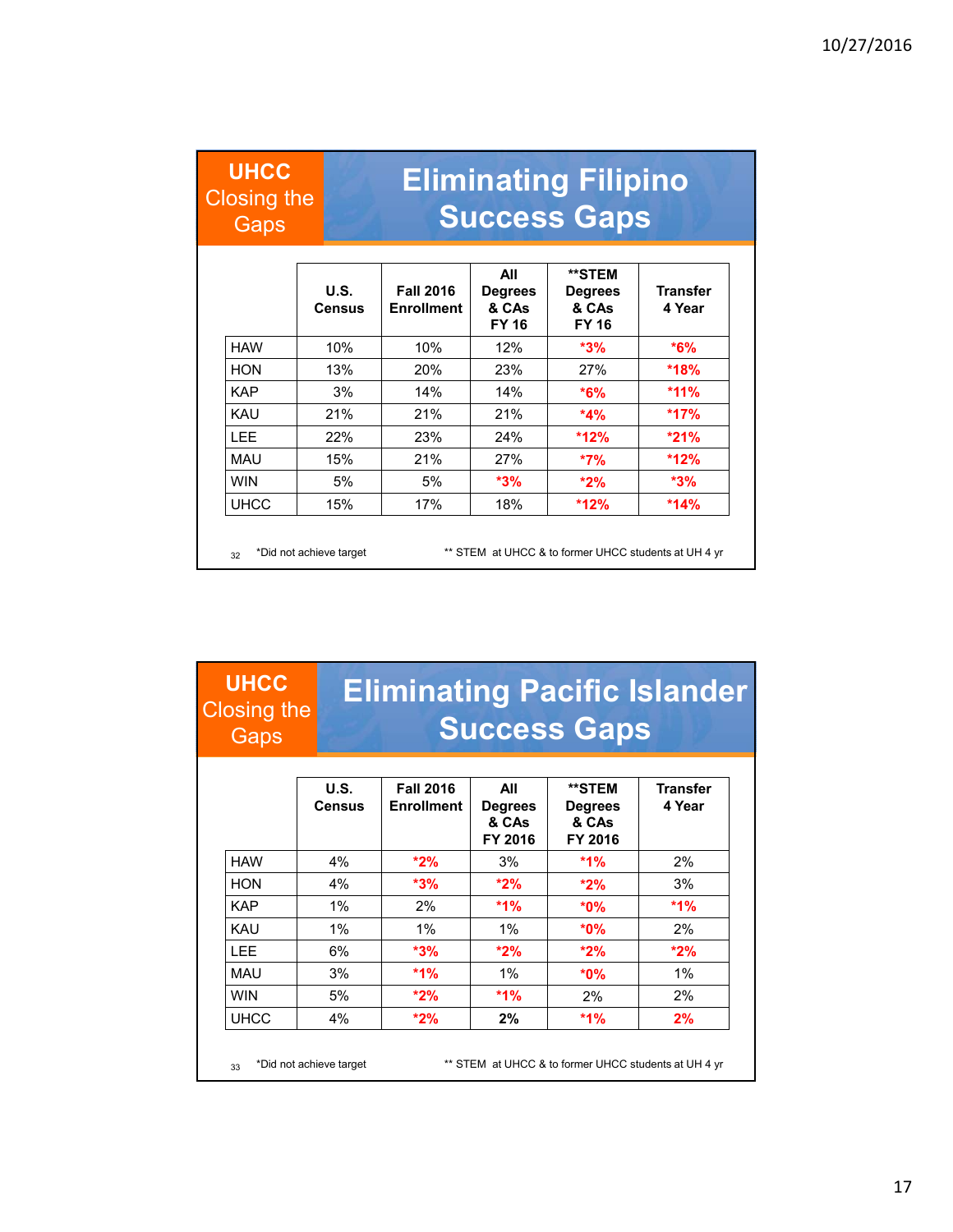**UHCC** Closing the **Gaps** 

# **Eliminating Pell Recipient Success Gaps**

|             | <b>Fall of Fiscal</b><br><b>Year 2016</b><br><b>Enrollment</b><br>Pell | <b>All Degrees</b><br>& CA<br>FY 2016 | **STEM<br><b>Degrees</b><br>& CA<br>FY 2016 | <b>Transfer</b><br>4 Year |
|-------------|------------------------------------------------------------------------|---------------------------------------|---------------------------------------------|---------------------------|
| <b>HAW</b>  | 64%                                                                    | 69%                                   | $*22%$                                      | $*61%$                    |
| <b>HON</b>  | 40%                                                                    | 47%                                   | 44%                                         | 49%                       |
| <b>KAP</b>  | 39%                                                                    | 42%                                   | $*24\%$                                     | 42%                       |
| KAU         | 54%                                                                    | 58%                                   | *13%                                        | $*44%$                    |
| <b>LEE</b>  | 43%                                                                    | 49%                                   | $*23%$                                      | 44%                       |
| MAU         | 60%                                                                    | 67%                                   | $*41%$                                      | $*47%$                    |
| <b>WIN</b>  | 60%                                                                    | $*58%$                                | *19%                                        | $*52%$                    |
| <b>UHCC</b> | 48%                                                                    | 53%                                   | $*28%$                                      | $*45%$                    |

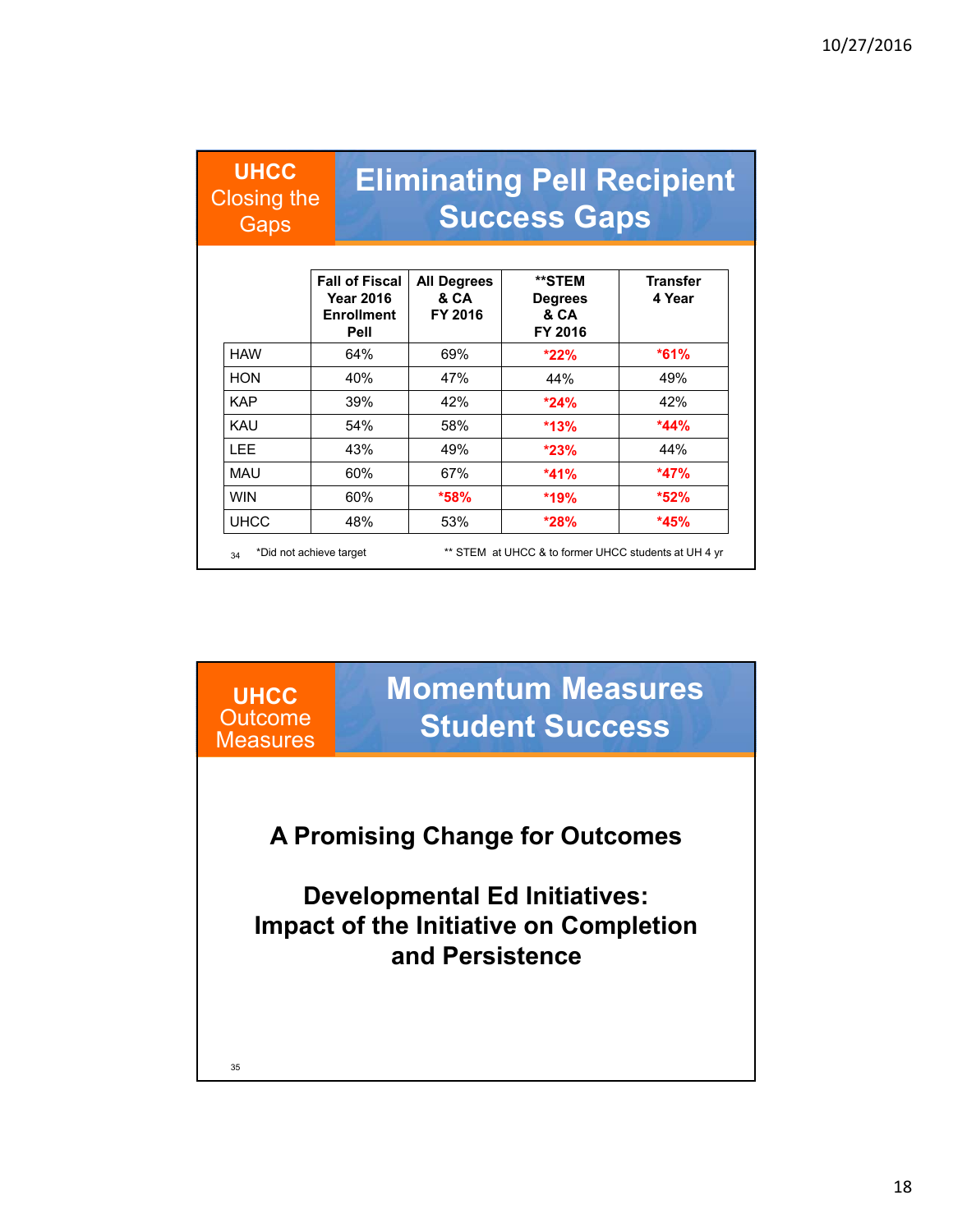| <b>UHCC</b><br><b>Outcome</b><br><b>Measures</b> |                          |              | <b>Where We Were</b> |              |                |                                 |
|--------------------------------------------------|--------------------------|--------------|----------------------|--------------|----------------|---------------------------------|
| Math                                             | Cohort with<br>Placement | Fall<br>2013 | Spring<br>2014       | Fall<br>2014 | Spring<br>2015 | College<br>Level<br>Completion  |
| Ready to take College Level Course               | 1,097                    | 30%          | 15%                  | 6%           | 3%             | 54%                             |
| One Level Below College Level                    | 1.408                    | 1%           | 14%                  | 7%           | 3%             | 25%                             |
| Two Levels Below College Level                   | 2.217                    | 0%           | 2%                   | 3%           | 2%             | 7%                              |
| Three Levels Below College Level                 | 825                      | $0\%$        | 0%                   | 1%           | 1%             | 2%                              |
| Writing                                          | Cohort with<br>Placement | Fall<br>2013 | Spring<br>2014       | Fall<br>2014 | Spring<br>2015 | College<br>I evel<br>Completion |
| Ready to take College Level Course               | 2,394                    | 46%          | 7%                   | 2%           | 1%             | 56%                             |
| One Level Below College Level                    | 1.567                    | 11%          | 19%                  | 5%           | 3%             | 38%                             |
| Two Levels Below College Level                   | 691                      | 2%           | 11%                  | 7%           | 2%             | 22%                             |
| Three Levels Below College Level                 | 365                      | 0%           | 2%                   | 5%           | 1%             | 11%                             |
| 36                                               |                          |              |                      |              |                | Fall 2013 Entering Cohort       |

#### **UHCC System** 2015-2021

#### **Reforming Developmental Education: Completion Impact**

| LeeCC<br><b>English ALP</b><br><b>Initiative</b> | <b>Enrolled in</b><br><b>ALP</b><br><b>ENG 22</b>   | <b>Successful</b><br><b>Completion</b><br><b>ENG 100</b> | <b>Percent ALP ENG 22</b><br><b>Successful ENG 100</b> |
|--------------------------------------------------|-----------------------------------------------------|----------------------------------------------------------|--------------------------------------------------------|
| <b>Fall 2011</b>                                 | 61                                                  | 52                                                       | 85.2%                                                  |
| Fall 2012                                        | 108                                                 | 82                                                       | 75.9%                                                  |
| <b>Fall 2013</b>                                 | 116                                                 | 79                                                       | 68.1%                                                  |
| <b>Fall 2014</b>                                 | 144                                                 | 89                                                       | 61.8%                                                  |
| <b>Fall 2015</b>                                 | 238                                                 | 177                                                      | 74.4%                                                  |
| Spring 2012                                      | 104                                                 | 65                                                       | 62.5%                                                  |
| Spring 2013                                      | 112                                                 | 62                                                       | 55.4%                                                  |
| Spring 2014                                      | 88                                                  | 57                                                       | 64.8%                                                  |
| Spring 2015                                      | 128                                                 | 81                                                       | 63.3%                                                  |
| <b>Spring 2016</b>                               | 252                                                 | 170                                                      | 67.5%                                                  |
| 37                                               | Source: LEE Office Planning, Policy, and Assessment |                                                          | Accelerated Learning Program (ALP)                     |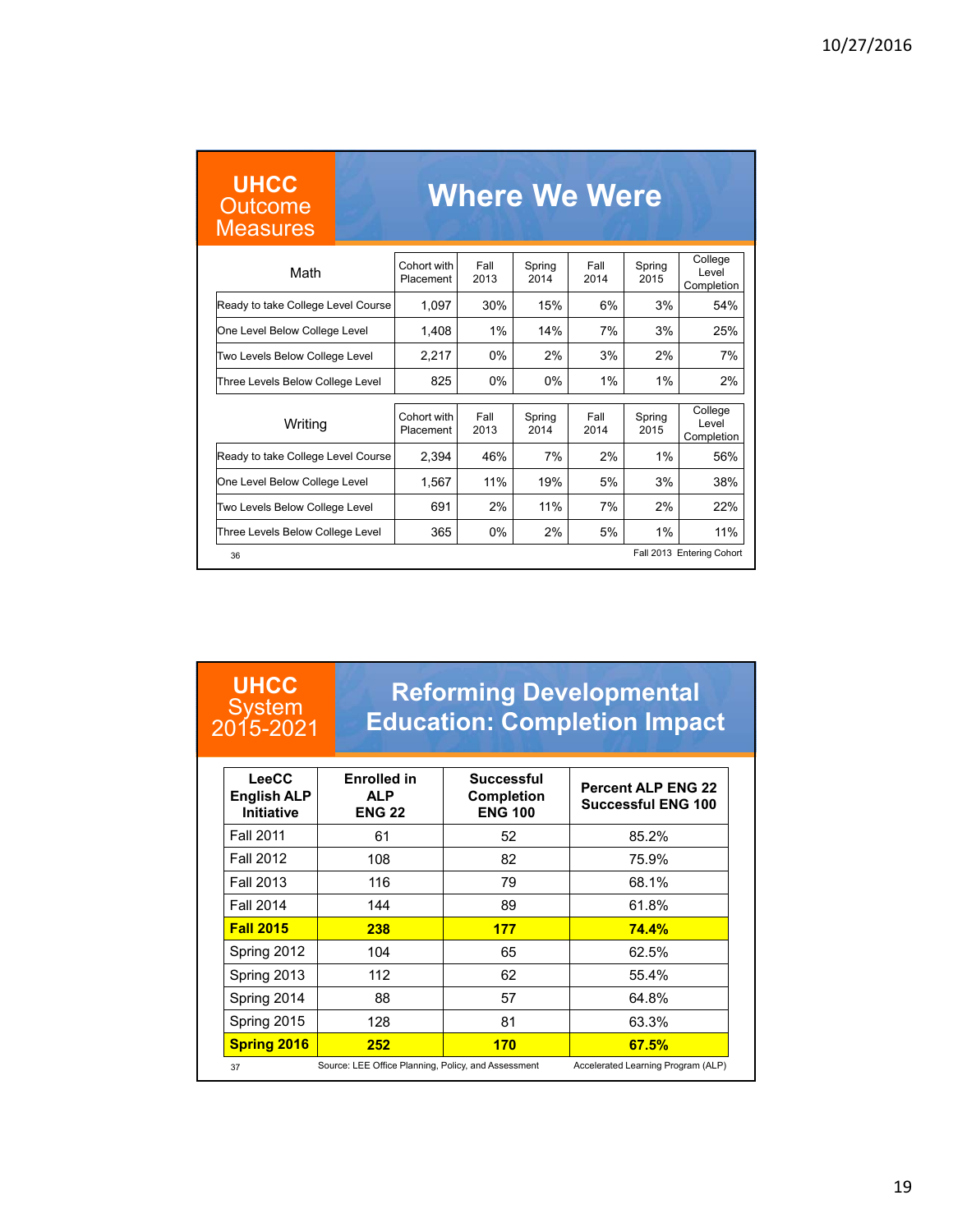

| <b>UHCC</b><br>Other<br><b>Outcomes</b> |            |            | <b>Fall to Spring</b><br>Persistence: 75%                                                                                                                                                       |            |            |            |
|-----------------------------------------|------------|------------|-------------------------------------------------------------------------------------------------------------------------------------------------------------------------------------------------|------------|------------|------------|
|                                         |            |            | • Based on fall entering cohort (all first time<br>degree-seeking students at your institution -<br>includes transfers and part time) who return to<br>your institution in the following spring |            |            |            |
| <b>HAW</b>                              | <b>HON</b> | <b>KAP</b> | <b>KAU</b>                                                                                                                                                                                      | <b>LEE</b> | <b>MAU</b> | <b>WIN</b> |
| 72.4%                                   | 66.2%      | 73.8%      | 724%                                                                                                                                                                                            | 74 7%      | 70.6%      | 72.5%      |
|                                         |            |            |                                                                                                                                                                                                 |            |            |            |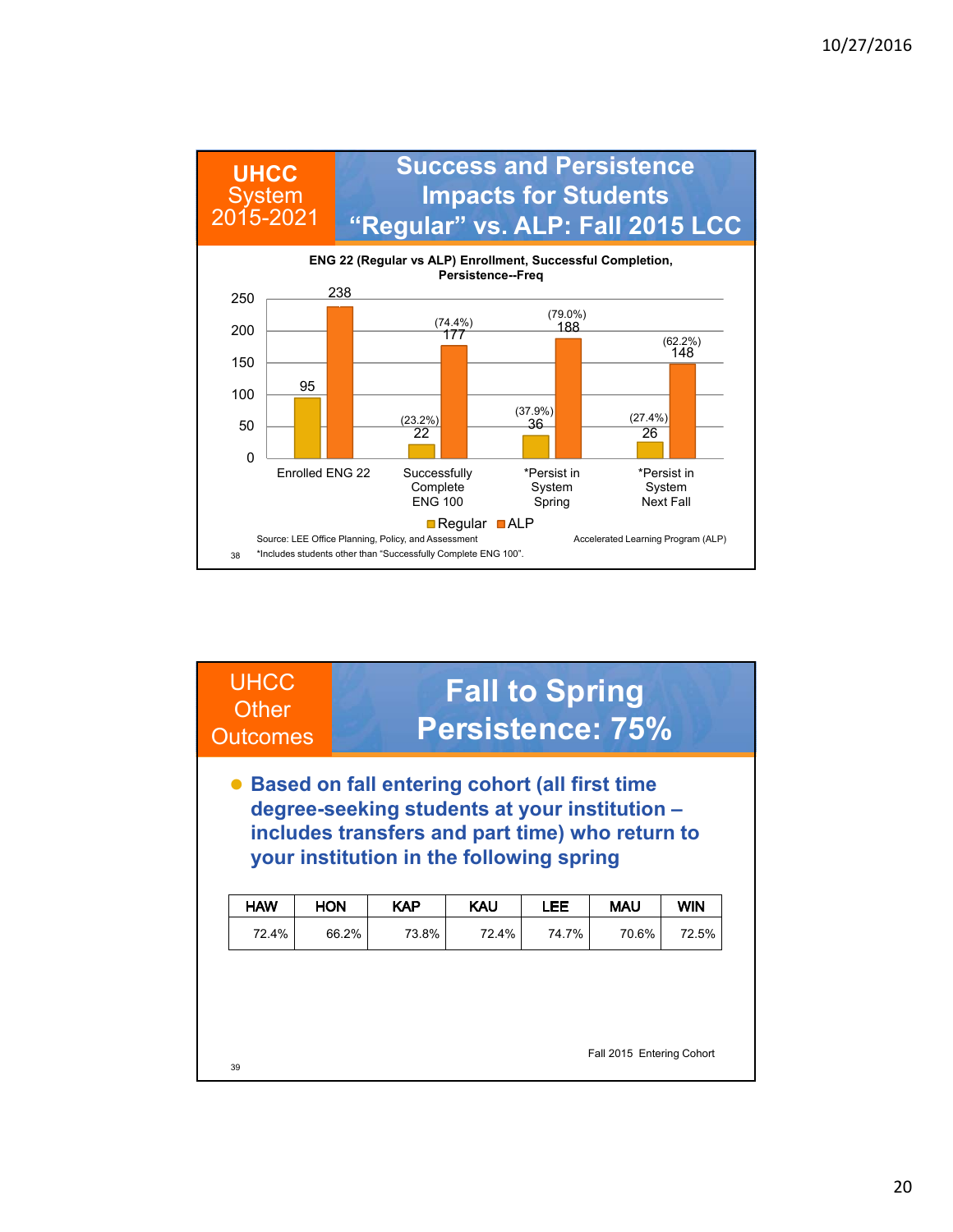

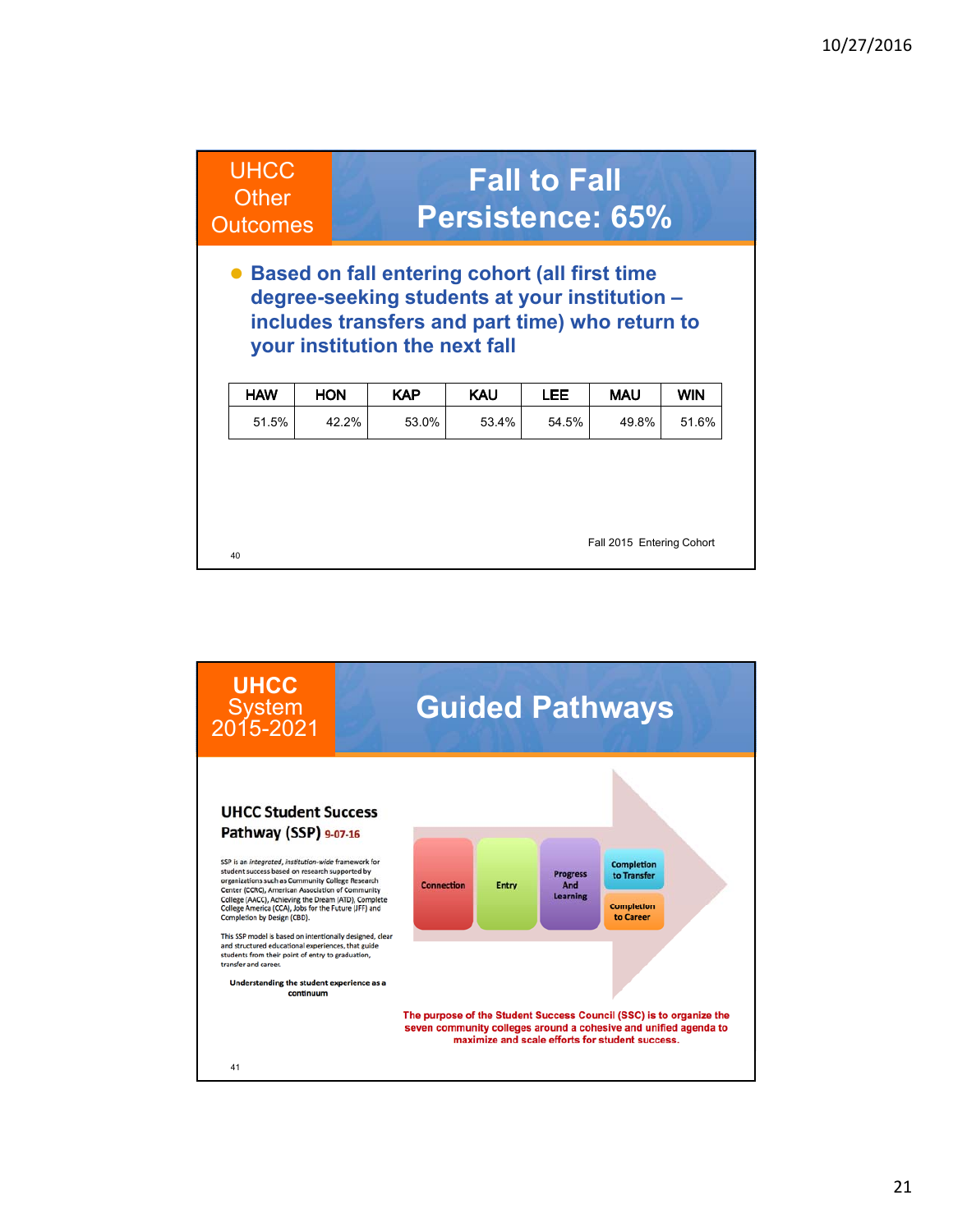

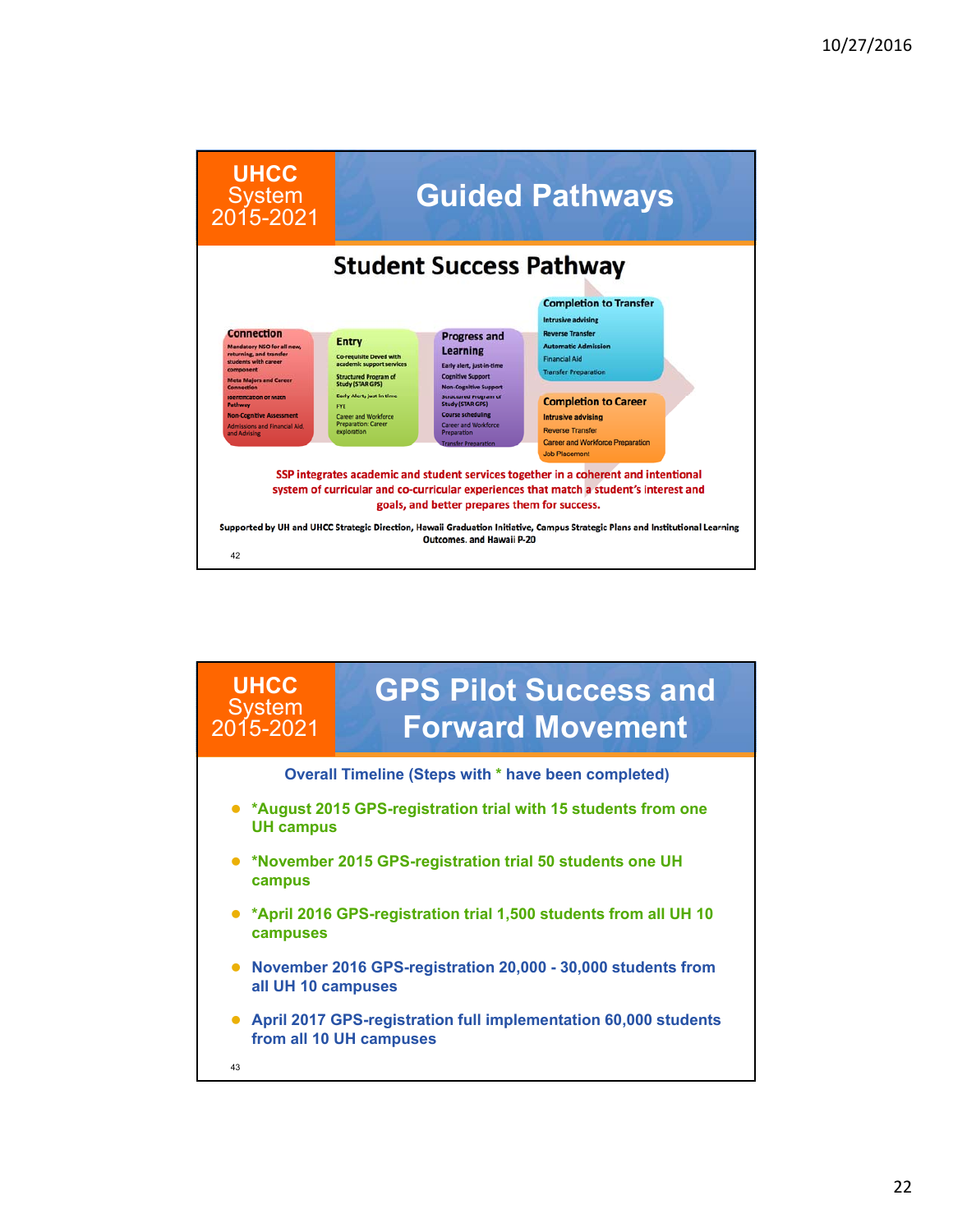

| <b>UHCC</b><br><b>System</b><br>2015-2021                                 | <b>Multiagency Uses</b>                                                                                                                                                                                                                                                                                                                                                                                                                                                         |
|---------------------------------------------------------------------------|---------------------------------------------------------------------------------------------------------------------------------------------------------------------------------------------------------------------------------------------------------------------------------------------------------------------------------------------------------------------------------------------------------------------------------------------------------------------------------|
| UH:<br>a)<br>solution?:<br>b)<br>c)<br>d)<br>e)<br>DOE:<br>a)<br>b)<br>c) | Where are the high demand opportunities in the economy that have no program<br>Where are there skill mismatches?:<br>Where is UH over or under producing?;<br>Where should programs be deployed on just one island, on all islands?;<br>Where are the living wage opportunities?:<br>How can DOE partner with outcomes and economic alignment with UH?<br>What hard and soft skills need to be embedded into the K-12 curriculum?;<br>Where are the living wage opportunities?; |
| <b>Students:</b><br>a)<br>b)<br>c)                                        | Where are the high demand jobs?;<br>What are the degree and skill requirements?;<br>What are the salary and internship opportunities?:                                                                                                                                                                                                                                                                                                                                          |
| <b>Private and Public Agencies:</b><br>a)<br>b)<br>c)<br>d)<br>e)<br>45   | How are the sectors configured/:<br>Where is the demand in the economy?;<br>Where are the living wage opportunities?;<br>What are the projections of growth and demand into the future?;<br>Do UH programs feed seamlessly into our economic area?;                                                                                                                                                                                                                             |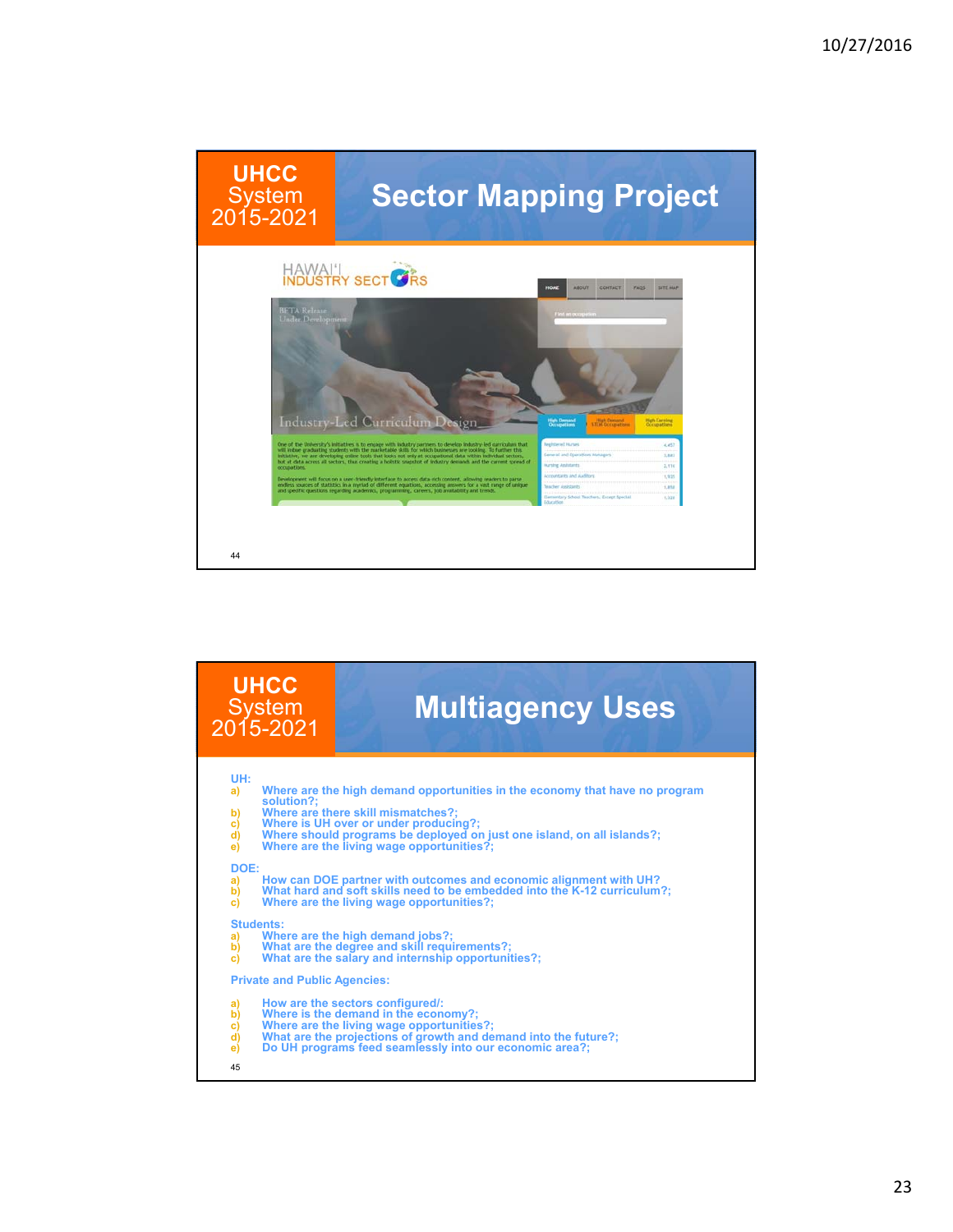

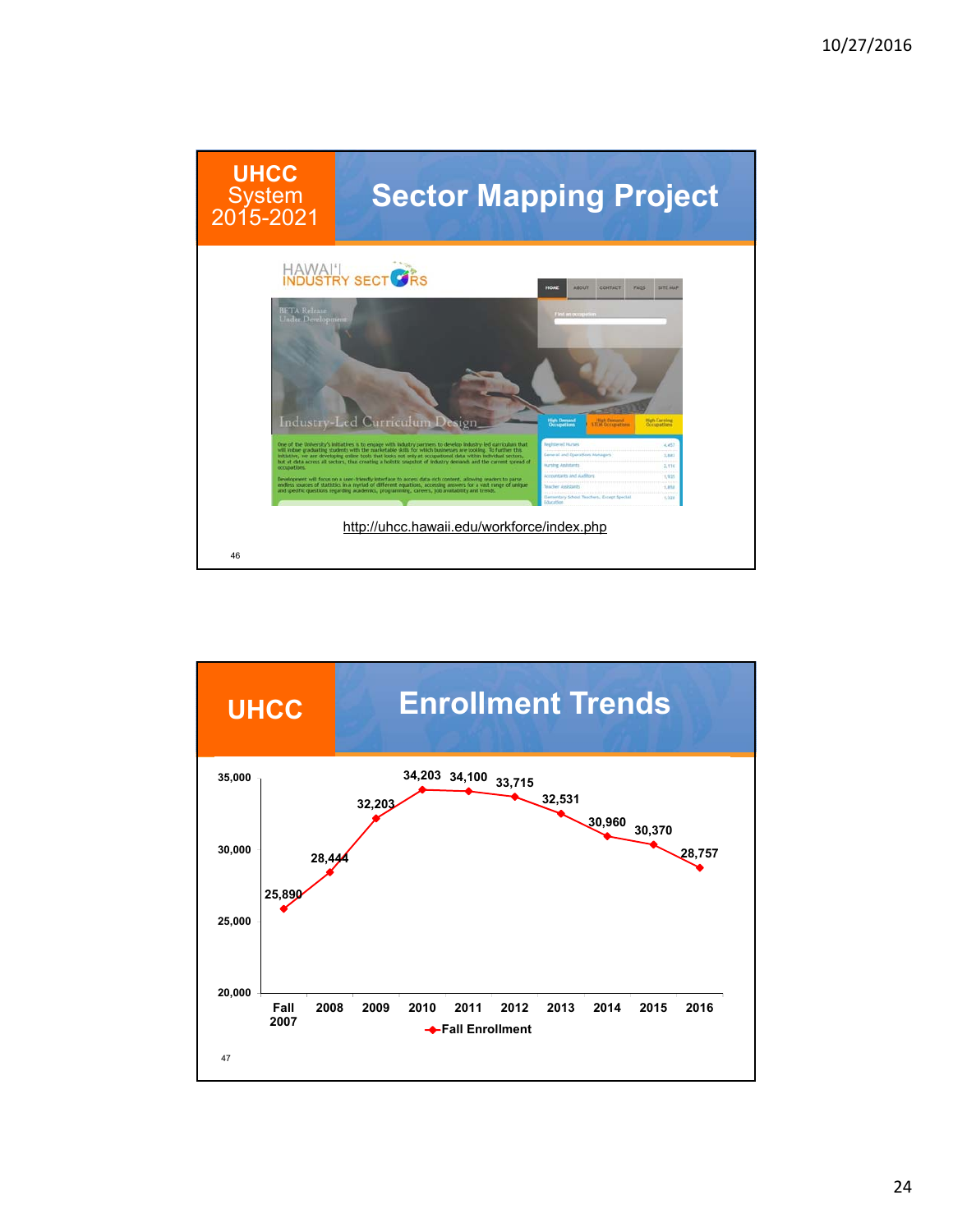

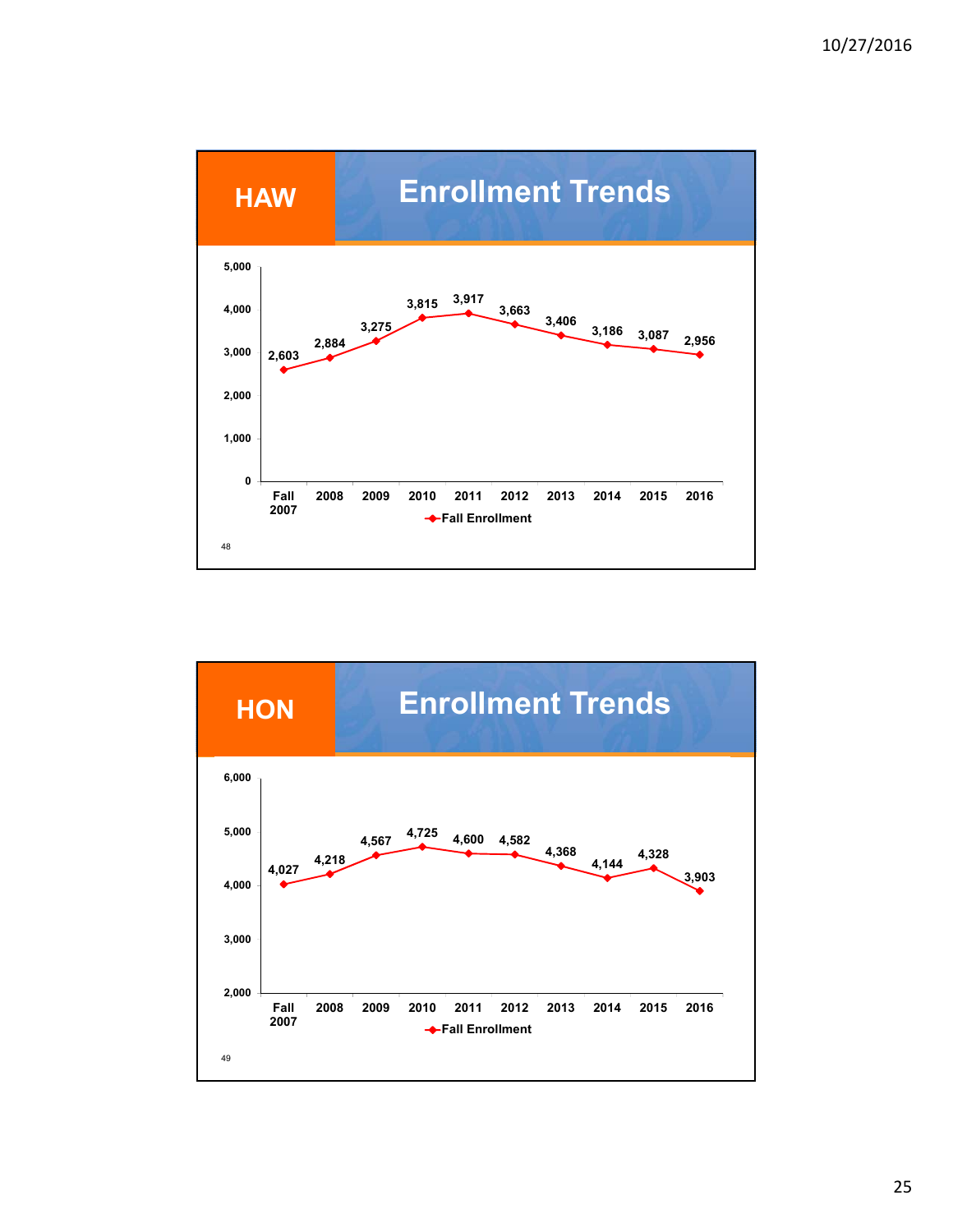

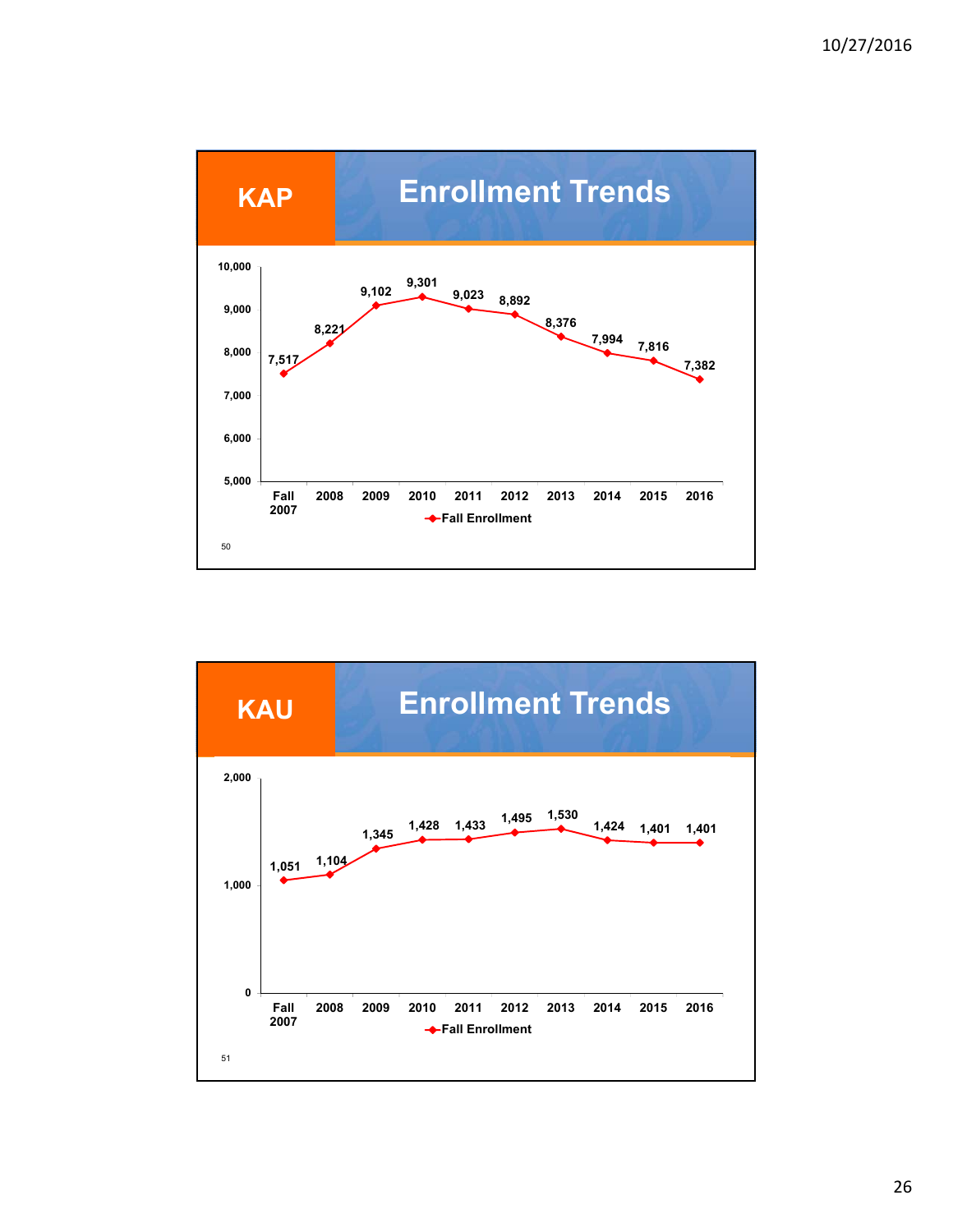

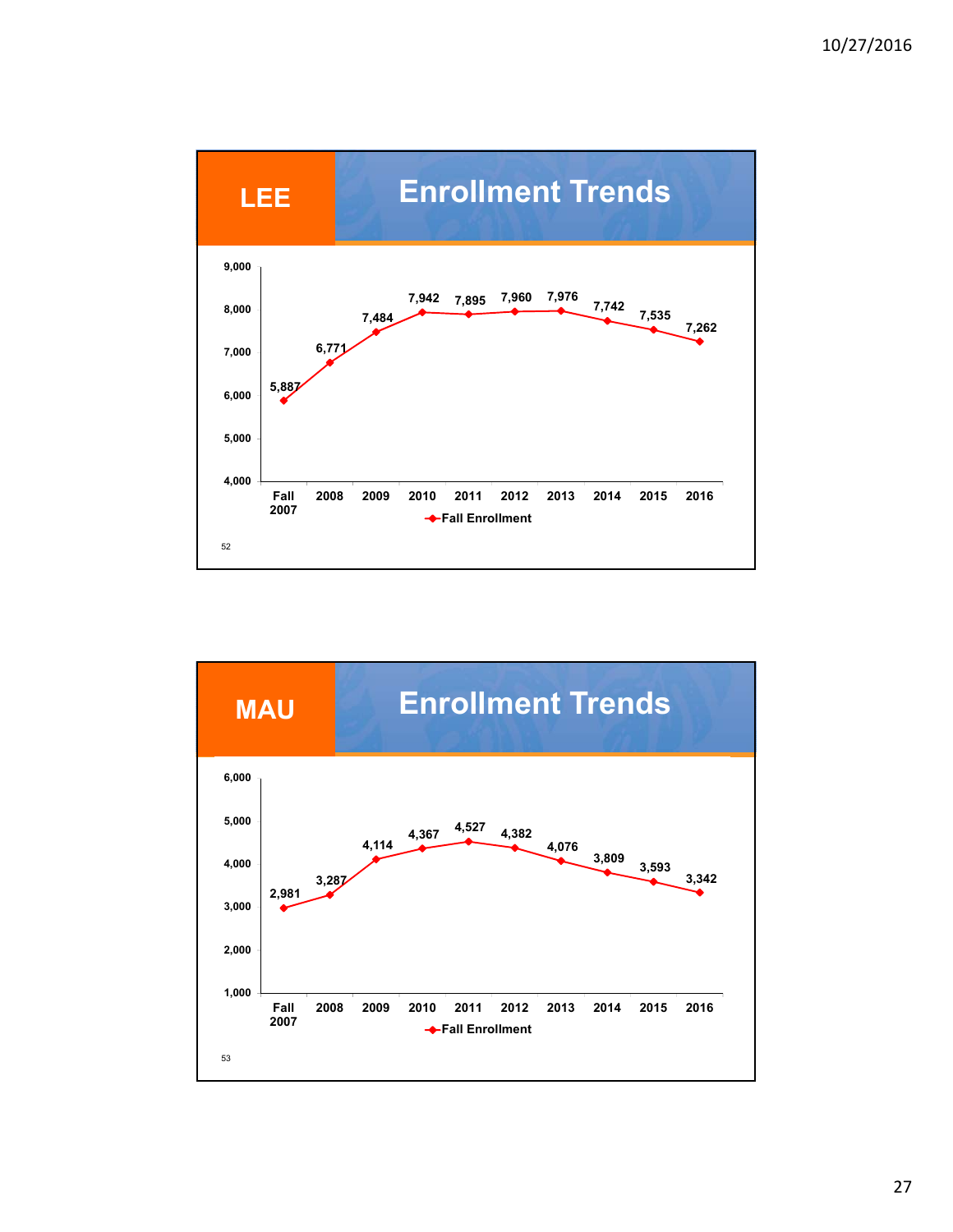

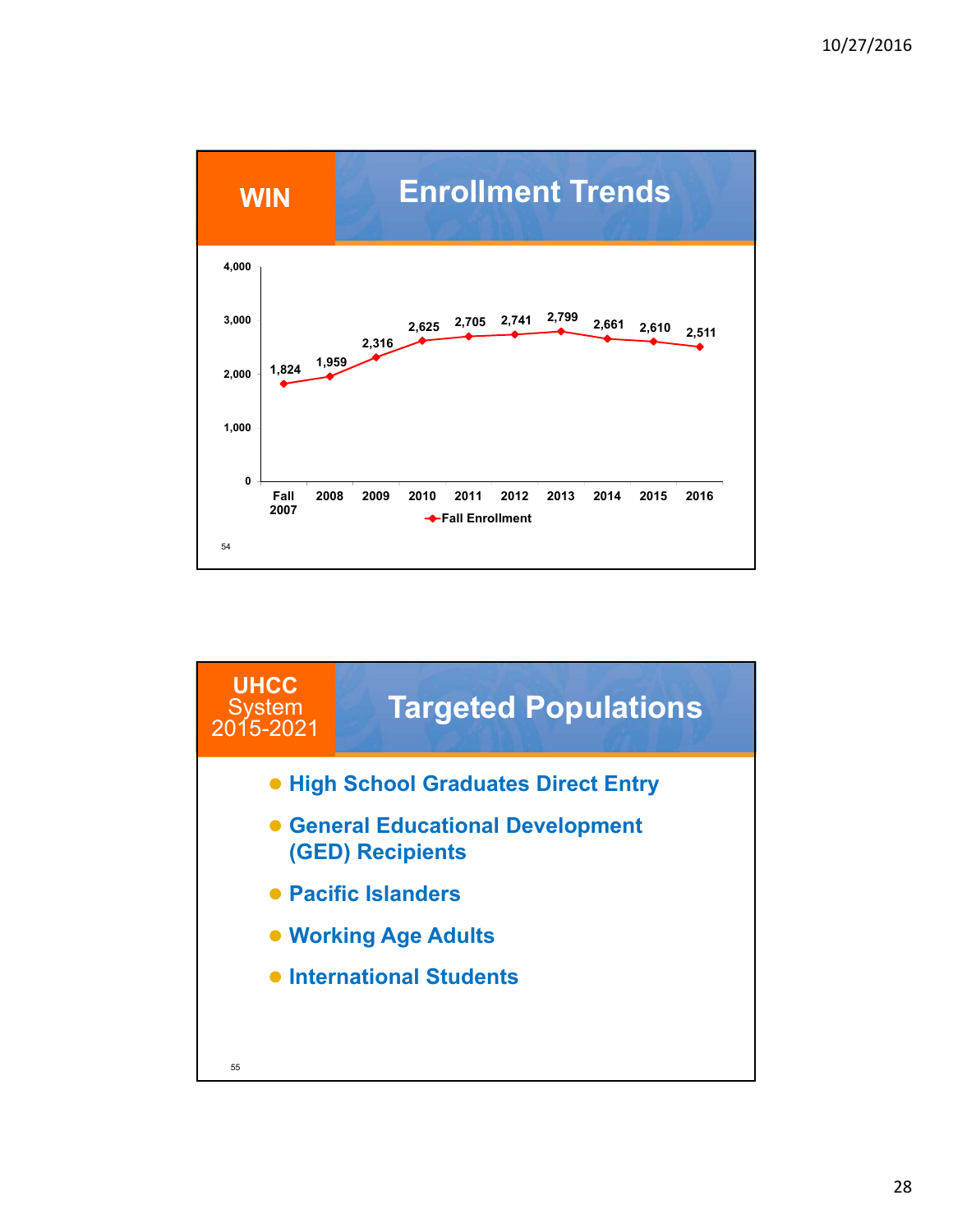| <b>UHCC</b><br><b>Enrollment</b> |                                                                           |              | <b>High School Graduates</b> |       | <b>Direct Entry</b> |       |       |          |
|----------------------------------|---------------------------------------------------------------------------|--------------|------------------------------|-------|---------------------|-------|-------|----------|
|                                  | <b>Fall 2014</b><br><b>Base</b>                                           | 2016<br>Goal | 2016<br><b>Actual</b>        | 2017  | 2018                | 2019  | 2020  | 2021     |
| <b>HAW</b>                       | 440                                                                       | 509          | $*334$                       | 541   | 575                 | 607   | 640   | 666      |
| <b>HON</b>                       | 429                                                                       | 443          | $*326$                       | 453   | 463                 | 471   | 479   | 486      |
| <b>KAP</b>                       | 794                                                                       | 815          | $*601$                       | 827   | 836                 | 849   | 856   | 866      |
| <b>KAU</b>                       | 204                                                                       | 215          | *199                         | 221   | 228                 | 234   | 241   | 245      |
| <b>IFF</b>                       | 965                                                                       | 1,097        | $*722$                       | 1,150 | 1,195               | 1,243 | 1,290 | 1,329    |
| <b>MAU</b>                       | 430                                                                       | 481          | $*337$                       | 506   | 529                 | 550   | 570   | 590      |
| <b>WIN</b>                       | 245                                                                       | 277          | $*206$                       | 293   | 307                 | 318   | 328   | 339      |
| <b>UHCC</b>                      | 3,507                                                                     | 3,837        | $*2,725$                     | 3,989 | 4,133               | 4,271 | 4,405 | 4,520    |
|                                  |                                                                           |              | $-1,112$                     |       |                     |       |       | $+1,013$ |
| 56                               | *Did not achieve target<br>**Growth from DOE increase to 65% of graduates |              |                              |       |                     |       |       |          |

| <b>UHCC</b><br><b>Enrollment</b> |                                 |              | <b>GED Recipients Target</b> |       |       |                                       |       |        |
|----------------------------------|---------------------------------|--------------|------------------------------|-------|-------|---------------------------------------|-------|--------|
|                                  | <b>Fall 2014</b><br><b>Base</b> | 2016<br>Goal | 2016<br>Actual               | 2017  | 2018  | 2019                                  | 2020  | 2021   |
| <b>HAW</b>                       | 210                             | 218          | *183                         | 223   | 227   | 232                                   | 236   | 241    |
| <b>HON</b>                       | 260                             | 271          | $*235$                       | 276   | 281   | 287                                   | 293   | 299    |
| <b>KAP</b>                       | 309                             | 321          | $*271$                       | 328   | 334   | 341                                   | 348   | 355    |
| KAU                              | 100                             | 104          | *88                          | 106   | 108   | 110                                   | 113   | 115    |
| LEE                              | 375                             | 390          | $*343$                       | 398   | 406   | 414                                   | 422   | 431    |
| <b>MAU</b>                       | 314                             | 327          | $*226$                       | 333   | 340   | 347                                   | 354   | 361    |
| <b>WIN</b>                       | 211                             | 220          | *144                         | 224   | 228   | 233                                   | 238   | 242    |
| <b>UHCC</b>                      | 1,779                           | 1,851        | $*1,490$                     | 1,888 | 1,926 | 1,964                                 | 2,003 | 2,044  |
|                                  | *Did not achieve target         |              | $-363$                       |       |       |                                       |       | $+265$ |
| 57                               | Growth at 2% per year           |              |                              |       |       | General Educational Development (GED) |       |        |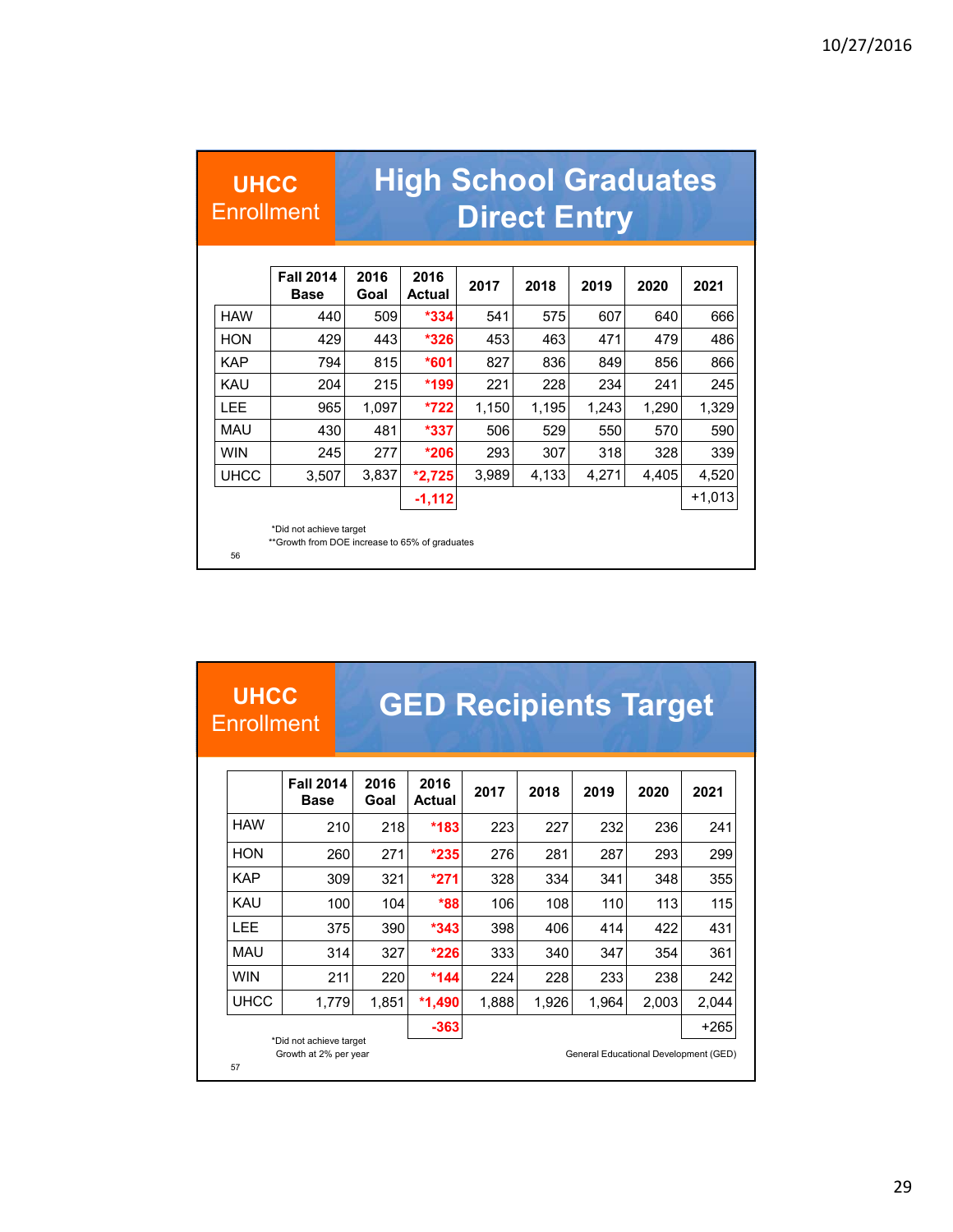| <b>UHCC</b><br><b>Enrollment</b> |                                 |              | <b>Pacific Islanders Target</b> |      |      |      |      |      |
|----------------------------------|---------------------------------|--------------|---------------------------------|------|------|------|------|------|
|                                  |                                 |              |                                 |      |      |      |      |      |
|                                  | <b>Fall 2014</b><br><b>Base</b> | 2016<br>Goal | 2016<br>Actual                  | 2017 | 2018 | 2019 | 2020 | 2021 |
| <b>HAW</b>                       | 103                             | 107          | *71                             | 111  | 116  | 120  | 125  | 130  |
| <b>HON</b>                       | 133                             | 138          | *128                            | 144  | 150  | 156  | 162  | 168  |
| <b>KAP</b>                       | 123                             | 128          | *126                            | 133  | 138  | 144  | 150  | 156  |
| <b>KAU</b>                       | 29                              | 30           | $*18$                           | 31   | 33   | 34   | 35   | 37   |
| <b>IFF</b>                       | 170                             | 177          | 182                             | 184  | 191  | 199  | 207  | 215  |
| MAU                              | 70                              | 73           | *38                             | 76   | 79   | 82   | 85   | 89   |
| <b>WIN</b>                       | 43                              | 45           | *41                             | 47   | 48   | 50   | 52   | 54   |
| <b>UHCC</b>                      | 671                             | 698          | *604                            | 726  | 755  | 785  | 816  | 849  |
|                                  |                                 |              | -94                             |      |      |      |      | +178 |

| <b>JUHCCA</b>     | Working Age (25-44) Adults |
|-------------------|----------------------------|
| <b>Enrollment</b> | <b>Target</b>              |

|             | <b>Fall 2014</b><br><b>Base</b> | 2016<br>Goal | 2016<br>Actual | 2017   | 2018   | 2019   | 2020   | 2021     |
|-------------|---------------------------------|--------------|----------------|--------|--------|--------|--------|----------|
| <b>HAW</b>  | 983                             | 1,265        | $*845$         | 1,395  | 1,526  | 1,635  | 1,657  | 1,744    |
| <b>HON</b>  | 1.371                           | 1,590        | $*1,380$       | 1,685  | 1,828  | 1,924  | 2,019  | 2,115    |
| <b>KAP</b>  | 2,293                           | 2,727        | $*2,148$       | 2,911  | 3,187  | 3,372  | 3,556  | 3,740    |
| <b>KAU</b>  | 416                             | 479          | *327           | 512    | 561    | 594    | 627    | 661      |
| <b>LEE</b>  | 1,965                           | 2,298        | $*1,908$       | 2,477  | 2,744  | 2,923  | 3,101  | 3,280    |
| MAU         | 1.242                           | 1,423        | *896           | 1,506  | 1,548  | 1,590  | 1,632  | 1,674    |
| <b>WIN</b>  | 788                             | 918          | *741           | 979    | 1,071  | 1,132  | 1,194  | 1,255    |
| <b>UHCC</b> | 9,058                           | 10,699       | $*8,245$       | 11,466 | 12,467 | 13,171 | 13,787 | 14,468   |
|             |                                 |              | $-2,454$       |        |        |        |        | $+5,410$ |
|             | *Did not achieve target         |              |                |        |        |        |        |          |

59

UHCC currently at 2.5% and needs to grow to 4% Duplicated number that includes students from other target groups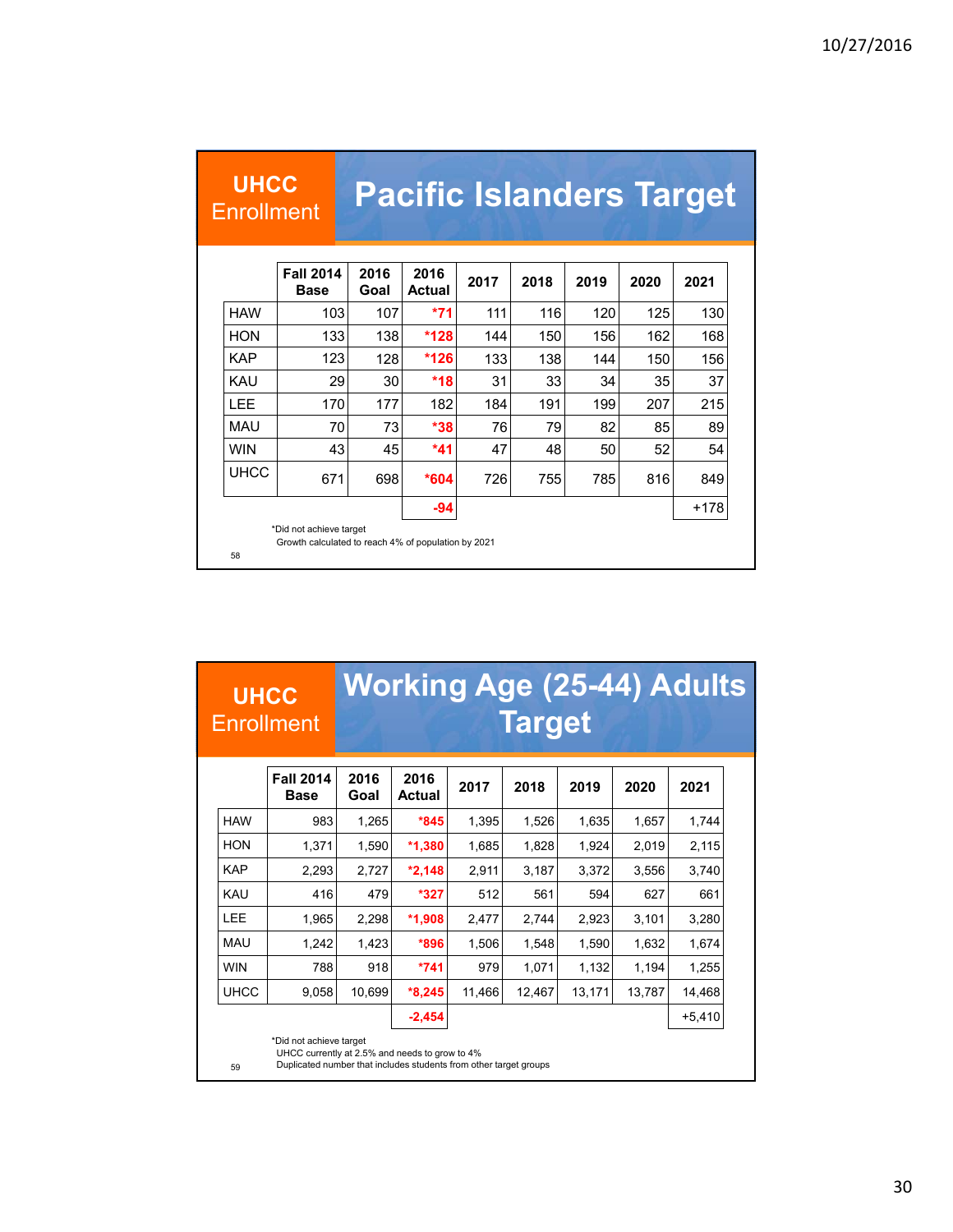|             | <b>UHCC</b><br><b>Enrollment</b> |              | <b>International Students</b> |       | <b>Target</b> |       |       |       |
|-------------|----------------------------------|--------------|-------------------------------|-------|---------------|-------|-------|-------|
|             | <b>Fall 2015</b><br><b>Base</b>  | 2016<br>Goal | 2016<br><b>Actual</b>         | 2017  | 2018          | 2019  | 2020  | 2021  |
| <b>HAW</b>  | 78                               | 80           | *70                           | 83    | 85            | 88    | 90    | 93    |
| HON         | 51                               | 53           | 68                            | 54    | 56            | 57    | 59    | 61    |
| <b>KAP</b>  | 751                              | 774          | $*718$                        | 797   | 821           | 845   | 871   | 897   |
| KAU         | 12                               | 12           | 21                            | 13    | 13            | 14    | 14    | 14    |
| <b>LEE</b>  | 117                              | 121          | 134                           | 124   | 128           | 132   | 136   | 140   |
| MAU         | 58                               | 60           | *51                           | 62    | 63            | 65    | 67    | 69    |
| <b>WIN</b>  | 13                               | 13           | $*12$                         | 14    | 14            | 15    | 15    | 16    |
| <b>UHCC</b> | 1,030                            | 1,061        | $*1,003$                      | 1,093 | 1,126         | 1,159 | 1,194 | 1,230 |
|             |                                  |              | $-58$                         |       |               |       |       | 200   |

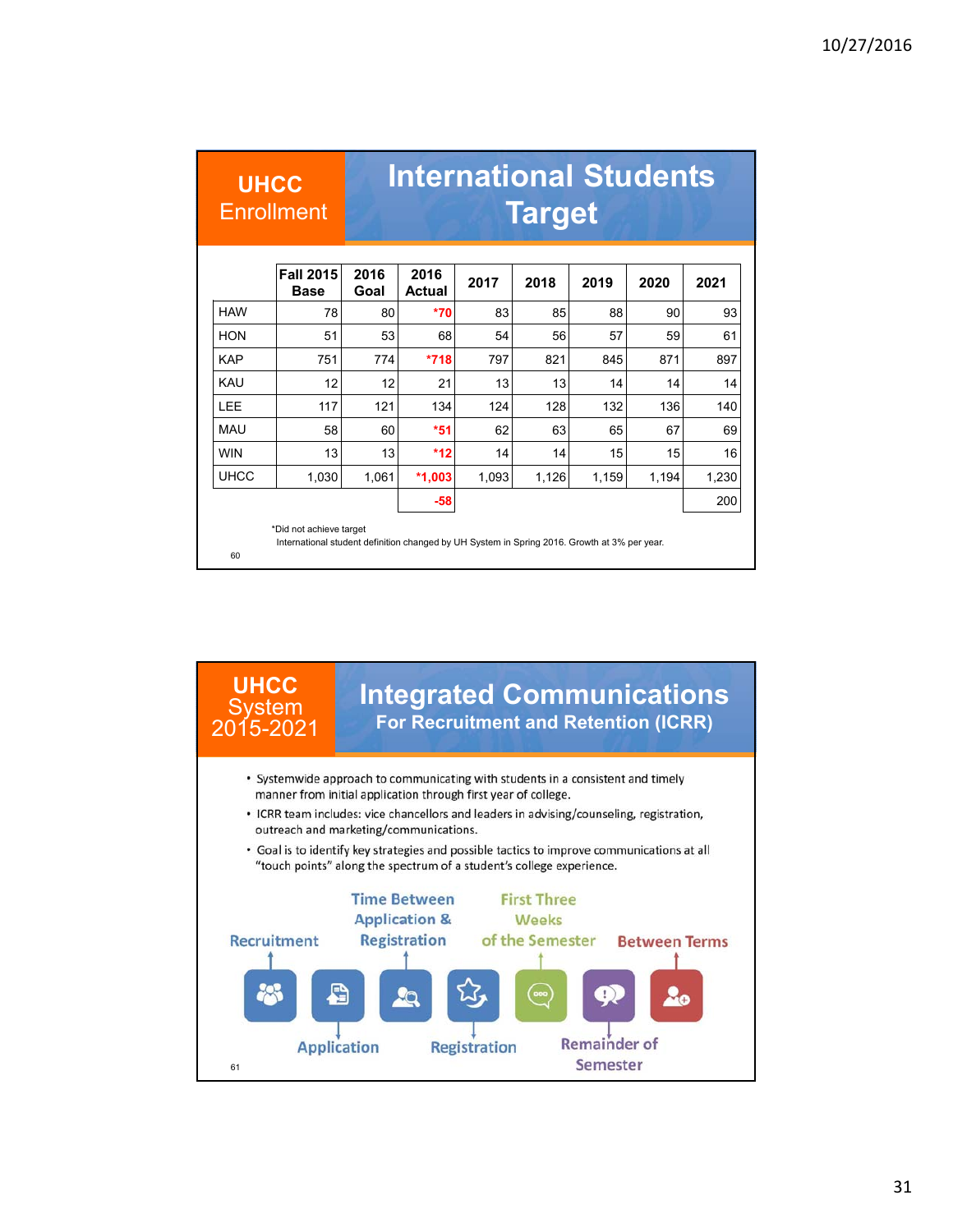

| <b>UHCC</b><br><b>System</b><br>2015-2021 |                                       | <b>Remove Cost as a Barrier</b><br>FY 2014-2015 |                               |
|-------------------------------------------|---------------------------------------|-------------------------------------------------|-------------------------------|
|                                           | <b>Unmet Need</b><br><b>Headcount</b> | <b>Unmet Need</b>                               | Average per<br><b>Student</b> |
| <b>HAW</b>                                | 188                                   | \$450,586                                       | \$416                         |
| <b>HON</b>                                | 61                                    | \$91,815                                        | \$110                         |
| <b>KAP</b>                                | 134                                   | \$249,557                                       | \$196                         |
| KAU                                       | 117                                   | \$163,738                                       | \$367                         |
| I FF                                      | 116                                   | \$154,319                                       | \$115                         |
| MAU                                       | 287                                   | \$376,539                                       | \$301                         |
| <b>WIN</b>                                | 90                                    | \$215,978                                       | \$335                         |
| <b>UHCC</b>                               | 993                                   | \$1,702,532                                     | \$248                         |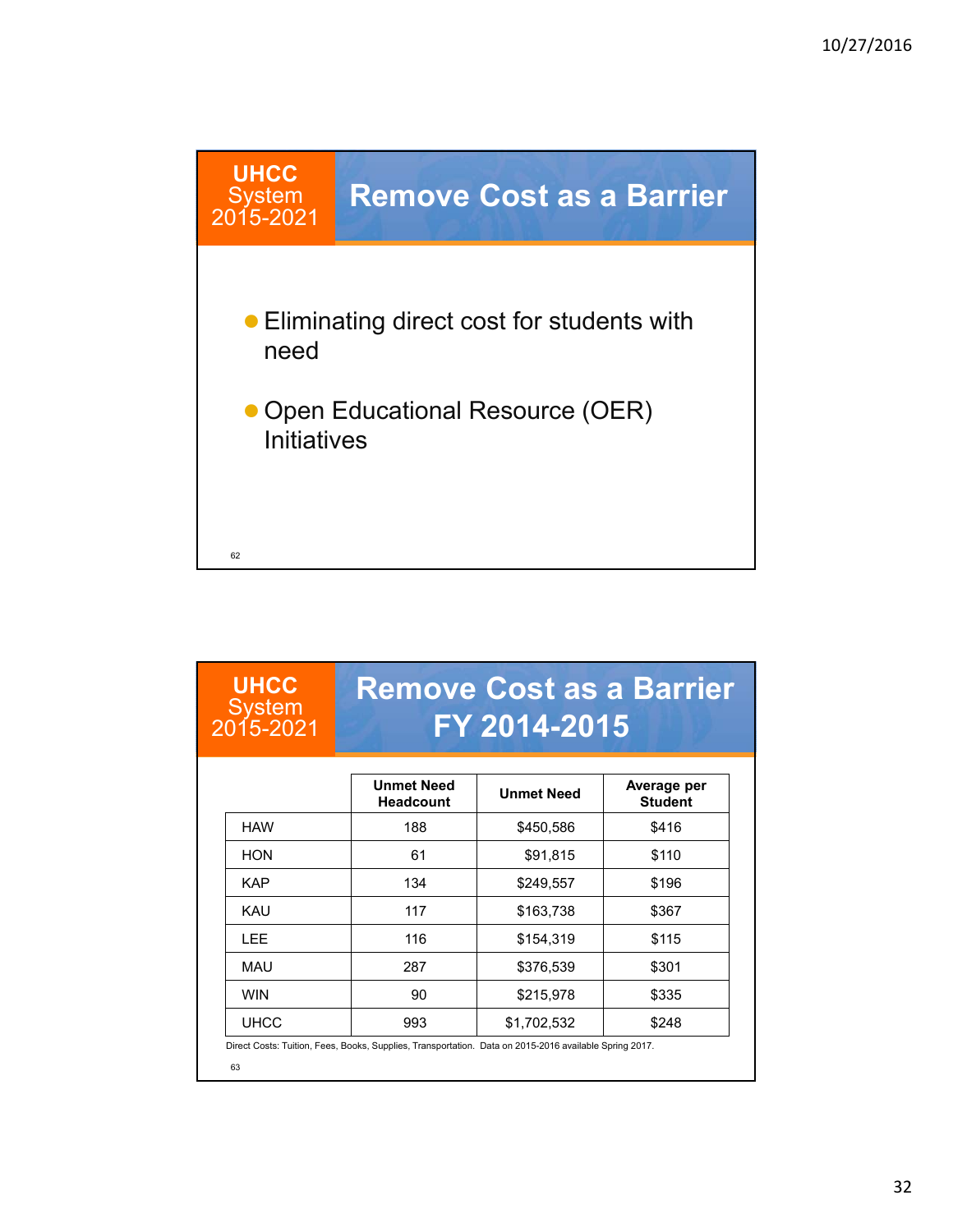**UHCC System** 2015-2021

### **Legislation to Support Cost Issues for Low Income Students**

|    |                | <b>JUSTIFICATION SHEET</b>                                                                                                                                                                                                                                                 |
|----|----------------|----------------------------------------------------------------------------------------------------------------------------------------------------------------------------------------------------------------------------------------------------------------------------|
|    |                | REVISED: 10/13/2016<br>1ST DRAFT DATE: 09/16/2016                                                                                                                                                                                                                          |
|    | DEPARTMENT:    | University of Hawaii                                                                                                                                                                                                                                                       |
|    | <b>TITLE:</b>  | A BILL FOR AN ACT RELATING TO THE UNIVERSITY<br>OF HAWAII PROMISE PROGRAM.                                                                                                                                                                                                 |
|    | PURPOSE:       | Provides scholarships for the unmet need of<br>qualified students at any University of<br>Hawaii (UH) community college campus who<br>meet certain criteria.                                                                                                               |
|    | MEANS:         | Amend chapter 304A, Hawaii Revised Statutes,<br>by adding a new section and to make<br>appropriations for fiscal year 2017-2018 and<br>$2018 - 2019$ .                                                                                                                     |
|    | JUSTIFICATION: | The purpose of this Act is to establish a<br>Hawaii Promise program to provide<br>scholarships initially for the unmet need of<br>qualified students enrolled at any UH<br>community college and to provide an<br>appropriation to establish and implement the<br>program. |
| 64 |                |                                                                                                                                                                                                                                                                            |

#### **UHCC System** 2015-2021

# **Remove Cost as a Barrier**

#### **No Cost/Open Educational Resource Textbooks**

| \$0 Cost Textbooks                  | <b>HON</b> | <b>KAP</b> | <b>LEE</b> |
|-------------------------------------|------------|------------|------------|
| <b>Number Classes</b>               | 16         | 80         | 217        |
| Spring 2016 Classes                 | 3%         | 8%         | 19%        |
| <b>Students Taking Courses</b>      | 287        | 1.396      | 4.194      |
| <b>Number Courses</b>               | 9          | 38         | 69         |
| <b>Instructors Teaching Courses</b> | 6          | 38         |            |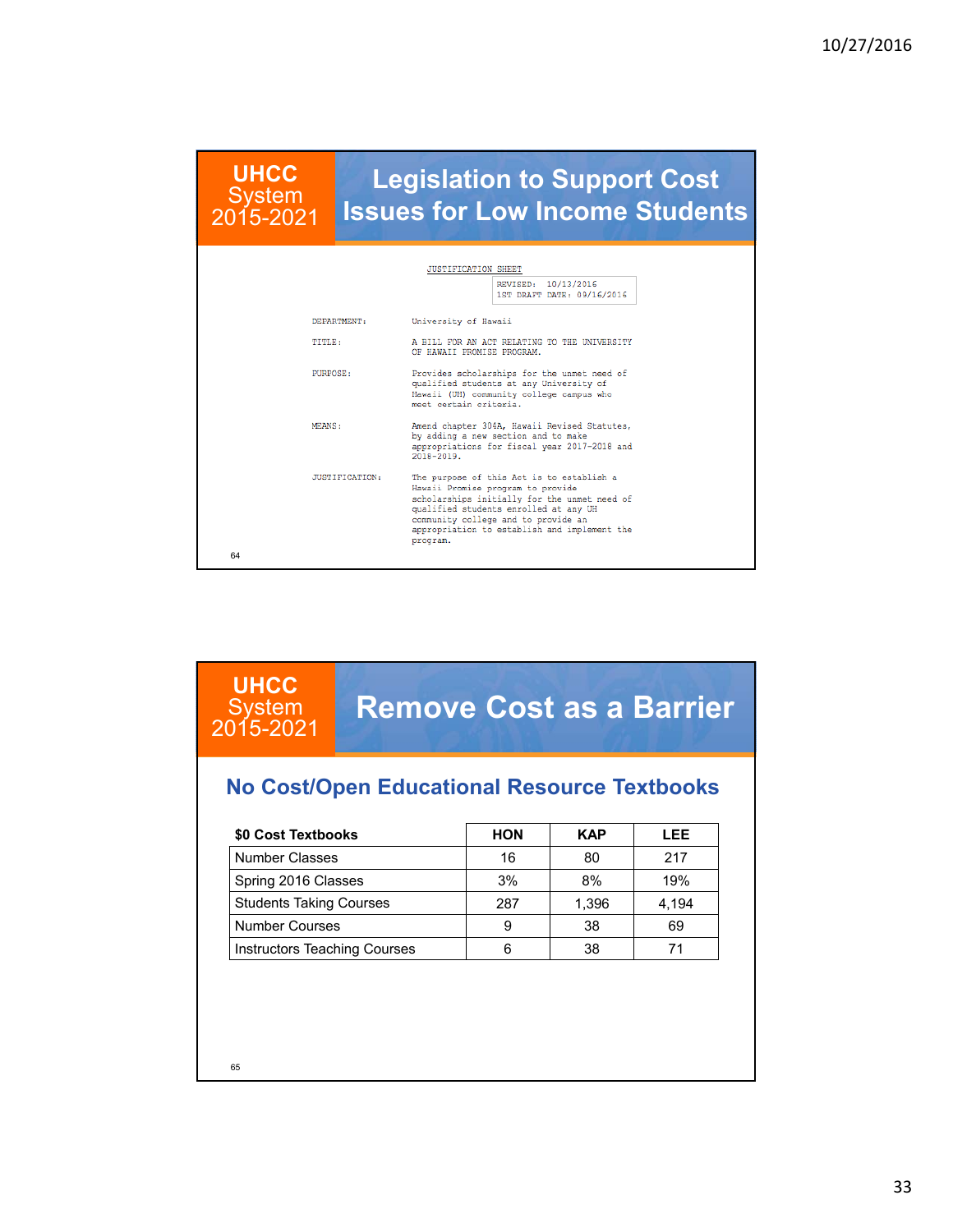

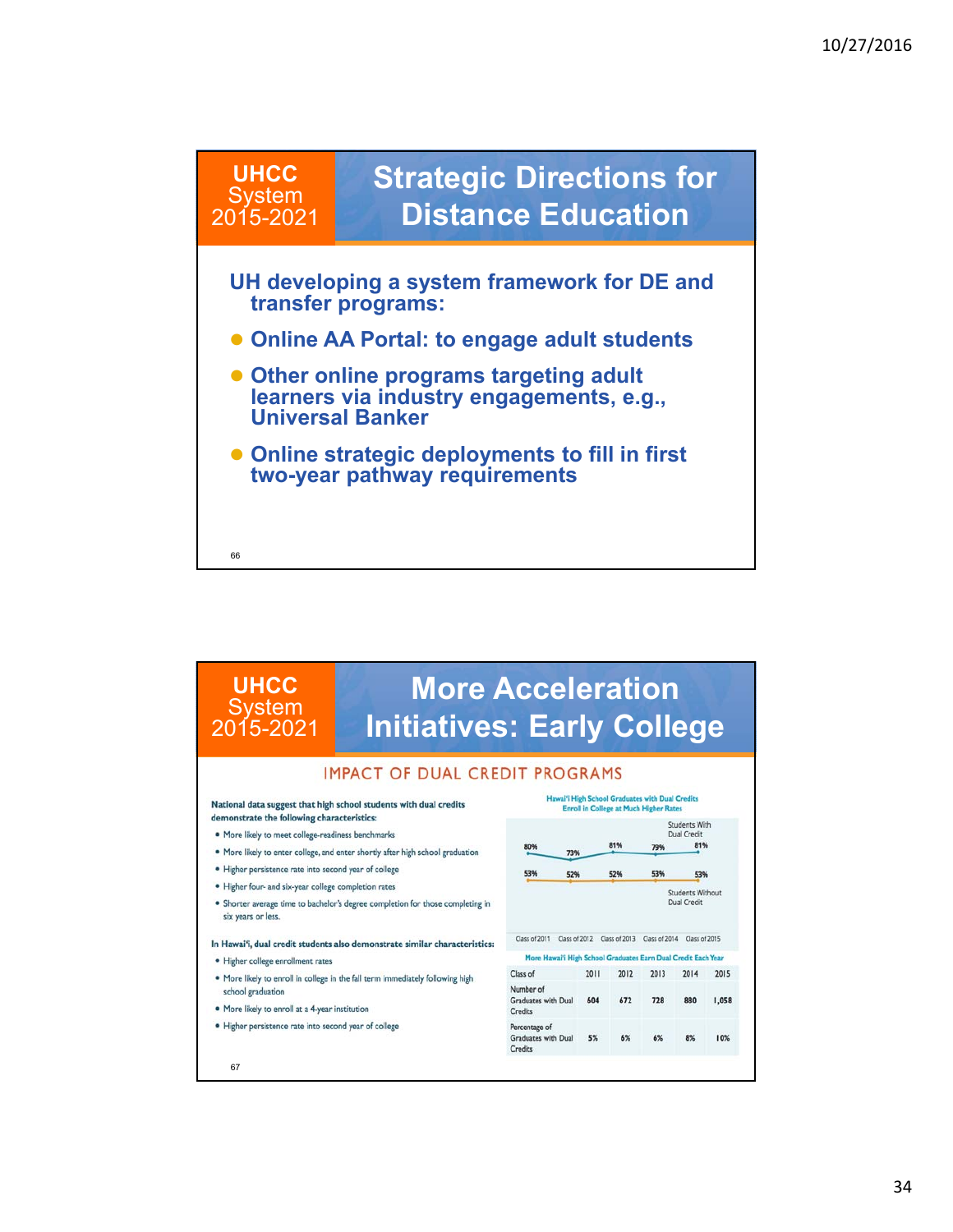